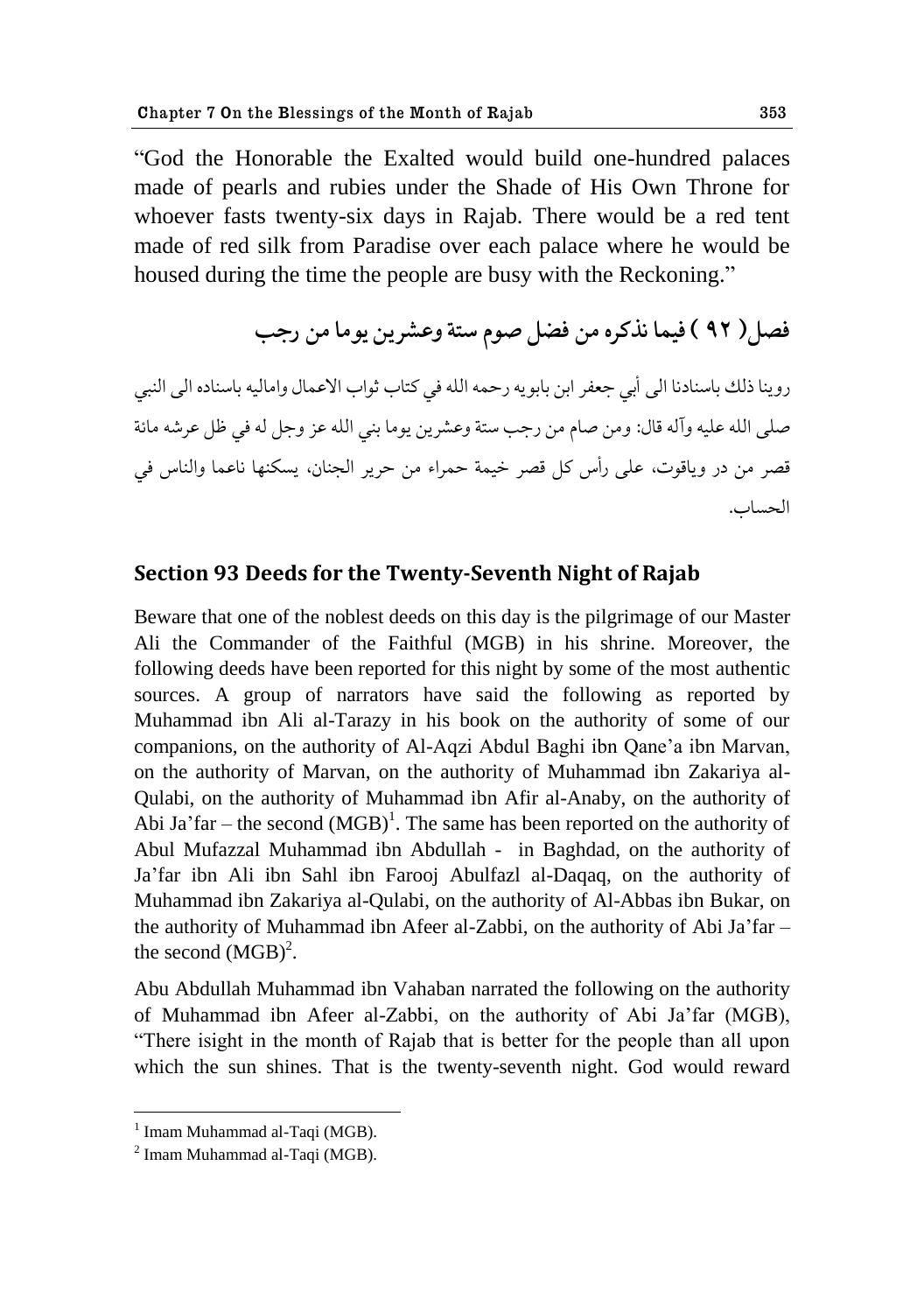anyone who performs the deeds for that night the reward similar to the deeds of sixty years." They asked, "What are the deeds for it?" He (MGB) replied, "After you say the last night prayer and go to bed, wake up sometime during the night before or after midnight and say twelve units of prayers. In each unit recite the Opening Chapter plus one of the small chapters followed with the Chapter Ya-Sin. Once you finish sit down after saying the salutations<sup>1</sup>. Then recite the Opening Chapter seven times plus the Chapters Al-Nas and Al-Falaq seven times, *'Say: He is Allah, the One and Only*<sup>2</sup> *seven times, 'Say : O' ye that reject Faith!*<sup>3</sup> seven times, *'We have indeed revealed this (Message) in the Night of Destiny*:<sup>4</sup> seven times, Ayat al-Kursi seven times. Then say the following supplications, *"Praise be to God! Who begets no son, and has no partner in (His) dominion: Nor (needs) He any to protect Him from humiliation: yea, magnify Him for His greatness and glory!" <sup>5</sup>* O" my God! I ask You by: the juncture of Might over the pillars of Your Throne, and the ultimate Mercy from Your Book. And I ask You by Your Grand Name – the majestic, the splendid. And I ask You by Your remembrance – the elevated, the sublime, the exalted; and by Your perfect Words which perfect the truth and justice that You bestow Your Blessings on Muhammad and his Progeny (MGB) and do for me, what You are worthy of." Then pray as you wish as anything you pray for shall be fulfilled. However, do not pray to commit sins, cut off ties of kinship or for the destruction of believing people. Wake up in the morning fasting as fasting on that day is recommended for you as it equals fasting the whole year.""

فصل( ٩٣ ) فيما نذكره من عمل ليلة سبع وعشرين من رجب

اعلم ان من افضل الاعمال فيها زيارة مولانا على امير المؤمنين عليه السلام في زار فيها زيارة رجب أو بغيرها مما أشرنا إليه ومن عمل هذه الليلة مما روينا عن الثقات في عدة روايات : منها: ما رواه محمد بن علي الطرازي فقال في كتابه ما هذا لفظه :عدة من اصحابنا قالوا : حدثنا القاضي عبد الباقي بن قانع بن مروان، قال، حدثني مروان، قال: حدثني محمد بن زكريا الغلابي، قال: حدثنا محمد بن عفير

<u>.</u>

<sup>&</sup>lt;sup>1</sup> Asalamu Alyak Ayahul Nabi va Rahmatullahe va Barakatuh. Asalamu Alayna va ala Ebadillah Asalehin, Asalamu Alaykum va Rahmatullah va Barakatuh.

<sup>&</sup>lt;sup>2</sup> The Holy Qur'an: Al-Ikhlas 112:1.

 $3$  The Holy Our'an: Al-Kafirun 109:1.

<sup>&</sup>lt;sup>4</sup> The Holy Qur'an: Al-Qadr 97:1.

 $<sup>5</sup>$  The Holy Our'an: Isar 17:111.</sup>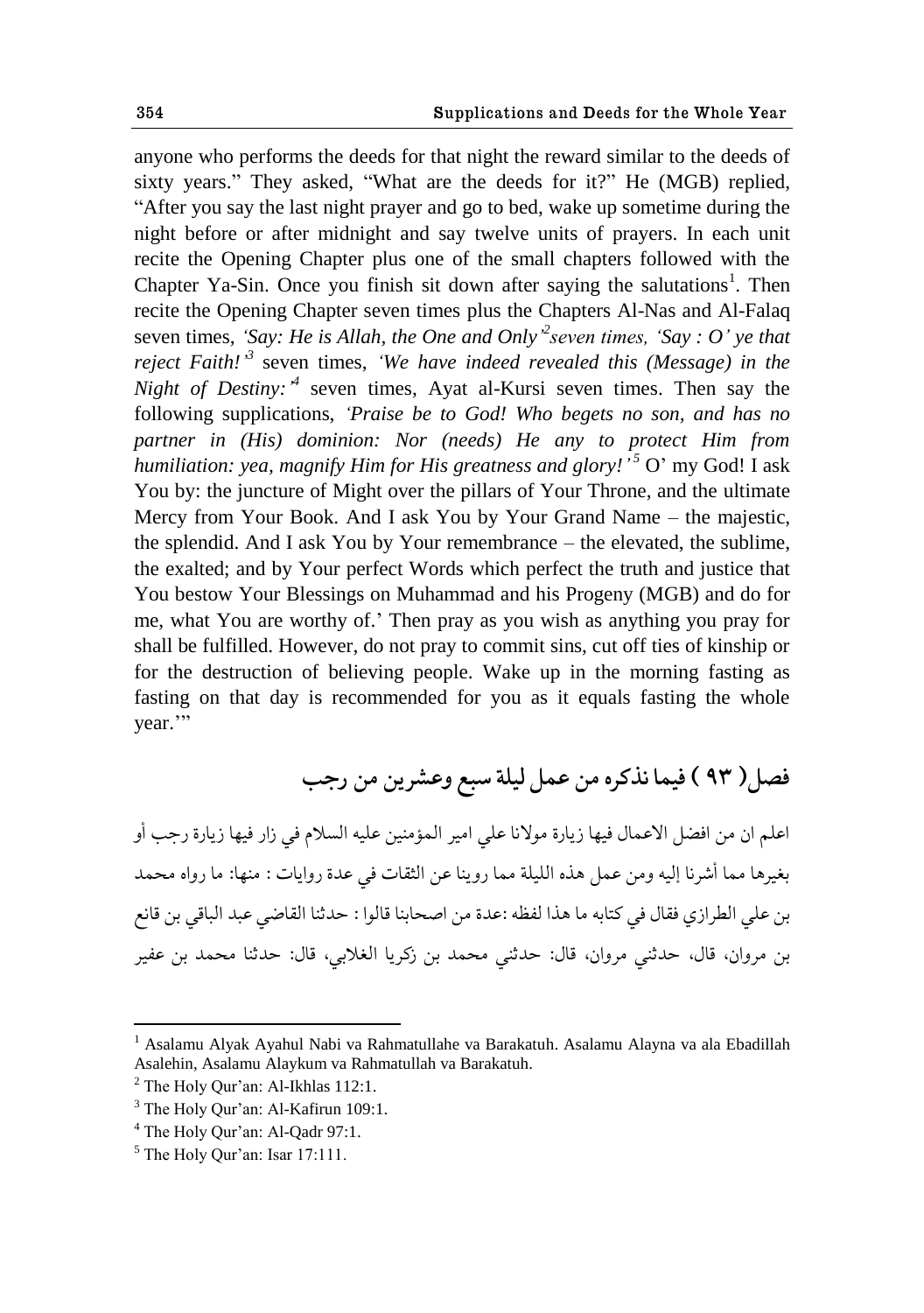العنبي، عن أبي جعفر الثاني عليه السلام . وحدثنا أبو المفضل محمد بن عبد الله رحمه الله املاء ببغداد، قال: حدثنا جعفر بن علي بن سهل بن فروخ أبو الفضل الدقاق، قال: حدثنا جعفر بن محمد بن زكريا الغلابي، عن العباس بن بكار، عن محمد بن عفير الضبي، عمن حدثه عن أبي جعفر الثاني عليه السلام . واخبرنا محمد بن وهبان، قال: حدثنا محمد بن عفير الضبي، عن أبي جعفر الثاني عليه السلام قال: قال: ان في رجب ليلة هي خير للناس مما طلعت عليه الشمس وهي ليلة سبع وعشرين منه، نبئ رسول الله صلى الله عليه وآله في صبيحتها، وان للعامل فيها اصلحك الله من شيعتنا مثل اجر عمل ستين سنة، قيل : وما العمل فيها ؟ قال: إذا صليت العشاء الآخرة واخذت مضجعك ثم استيقظت أي ساعة من ساعات الليل كانت قبل زواله أو بعده، صليت اثني عشر ركعة باثنتي عشر سورة من خفاف المفصلمن بعد يس الى الحمد. فإذا فرغت بعد كل شفع جلست بعد التسليم وقرأت الحمد سبعا، والمعوذتين سبعاً، و ( قل هو الله احد ) سبعاً، و ( قل يا ايها الكافرون ) سبعاً، و ( انا انزلناه ) سبعاً، وآية الكرسي سبعا، وقلت بعد ذلك من الدعاء : ا**لحمد لله الذي لم يتخذ صاحبة ولا ولدا ولم يكن** له شريك في الملك ولم يكن له ولي من الذل وكبره تكبيرا، \ اللهم اني أسألك بمعاقد العز على اركان عرشك ومنتهى الرحمة من كتابك، وباسمك الاعظم الاعظم الاعظم، وبذكرك الاعلى الاعلى الاعلى، وبكلماتك التامات التي تمت صدقا وعدلا ان تصلى على محمد وآل محمد و**ان تفعل بي ما انت اهله.** وادع بما شئت فانك لا تدعو بشئ الا اجبت، ما لـم تدع بمأثم أو قطيعة رحم أو هلاك قوم مؤمنين وتصبح صائما وانه يستحب لك صومه فانه يعادل صوم سنة.

#### **Section 94 On the Night Prayer for the Twenty-Seventh Night of Rajab**

My grandfather Abi Ja"far al-Tusi narrated on the authority of Salih ibn Aqaba, on the authority of Abil Hassan (MGB), "Say twelve units of prayers on the twenty-seventh night of Rajab whenever you can and recite in each unit the Opening Chapter, plus the Chapters Al-Nas and Al-Falaq and "Say: He is Allah, the One and Only<sup> $2$ </sup> four times. Once you finish say the following four times while you are still in your place, "There is no God but God. And God is the Great. Praise be to God. And Glory be to God. There is no Change or Power except with

 1 اسرا 991

 $2$  The Holy Our'an: Al-Ikhlas 112:1.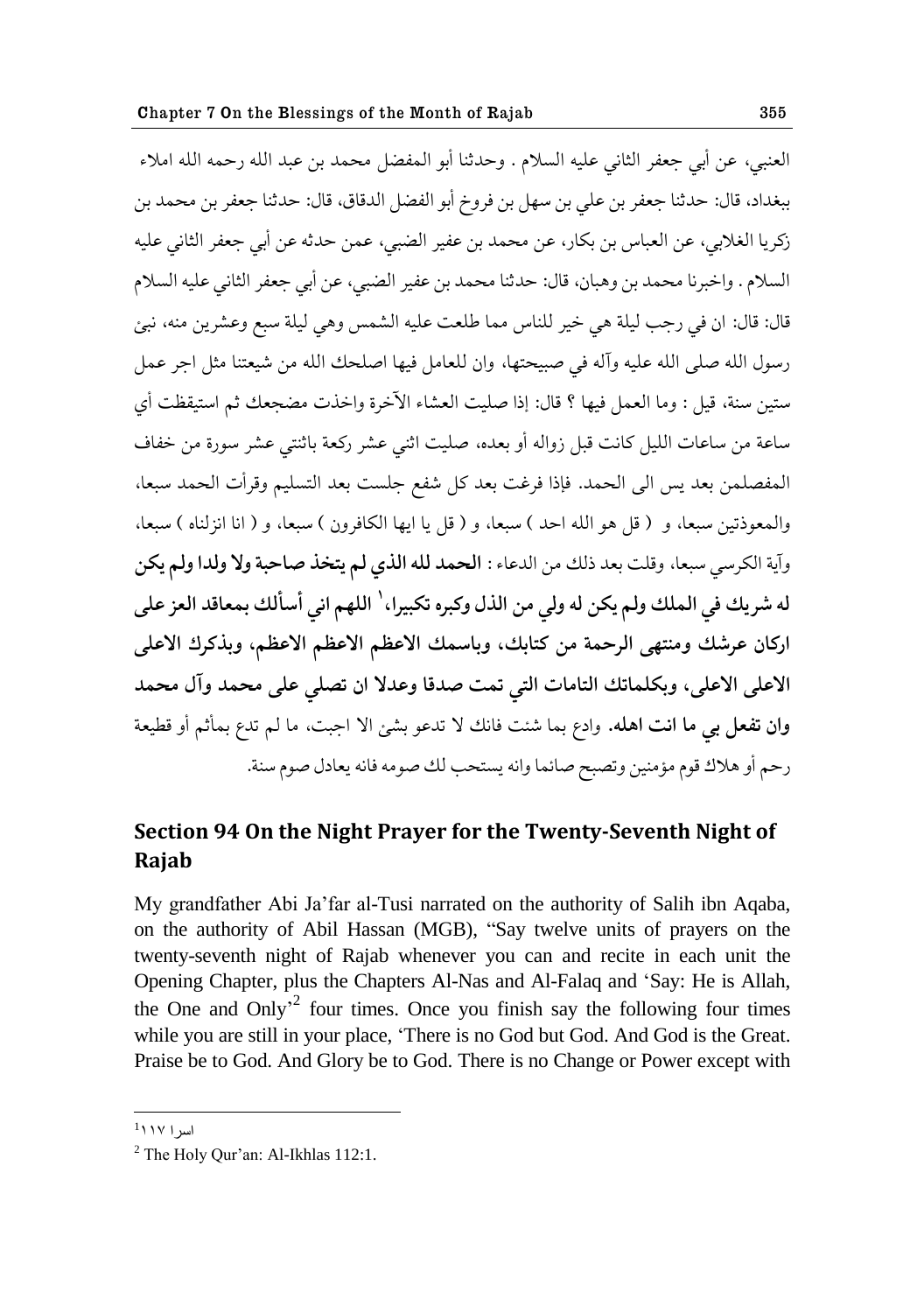God the Sublime, the Supreme.' " Then pray for anything as you wish.

فصل( ٩٤ ) فيما نذكره من صلاة اخرى في ليلة سبع وعشرين من رجب رويناها باسنادنا الي جدي أبي جعفر الطوسي فيما رواه عن صالح بن عقبة عن أبي الحسن عليه السلام انه قال: صل ليلة سبع وعشرين من رجب أي وقت شئت من الليل اثنتي عشر ركعة، وتقرء في كل ركعة الحمد والمعوذتين و ( قل هو الله احد ) اربع مرات، فإذا فرغت قلت وانت في مكانك اربع مرات : لا إله إلا الله والله أكبر الحمد لله وسبحان الله ولا حول ولا قوة إلا بالله العلى العظيم، ثم ادع بما شئت.

#### **Section 95 On the Last Prayer for the Twenty-Seventh Night of Rajab**

The following is found reported on the authority of the Prophet (MGB): "Whoever says twelve units of prayers on the twenty-seventh night of the month of Rajab, and in each unit he recites the Opening Chapter once, and Al-A"la Chapter ten times, and *"We have indeed revealed this (Message) in the Night of Destiny:*<sup> $1$ </sup> ten times, and once he is finished praying, he bestows blessings on the Prophet (MGB) one-hundred times, and asks God for forgiveness one-hundred times, then the Blessed the Sublime God would record the reward of the worshipping of the angels for him.' "

فصل( ٩٥ ) فيما نذكره ايضا من صلاة اخرى ليلة سبع وعشرين من رجب

وجدناها في مواطن الاجتهاد في الظفر بسعادة المعاد، مرويا عن النبي صلى الله عليه وآله قال: من صلى في الليلة السابعة والعشرين من رجب اثنتي عشرة ركعة، يقرء في كل ركعة فاتحة الكتاب مرة و ( سبح اسم ) عشر مرات، و ( انا انزلنا في ليلة القدر) عشر مرات، فإذا فرغ من صلاته صلى على النبي صلى الله عليه وآله مائة مرة، واستغفر الله تعالى مائة مرة، كتب الله سبحانه وتعالى له ثواب عبادة حلمالثكة.

The following is narrated regarding the middle night of Rajab on the authority of Hariz ibn Abdullah, Ja"far As-Sadiq (MGB) said, "Twelve units of prayers as explained before."

 $<sup>1</sup>$  The Holy Qur'an: Al-Qadr 97:1.</sup>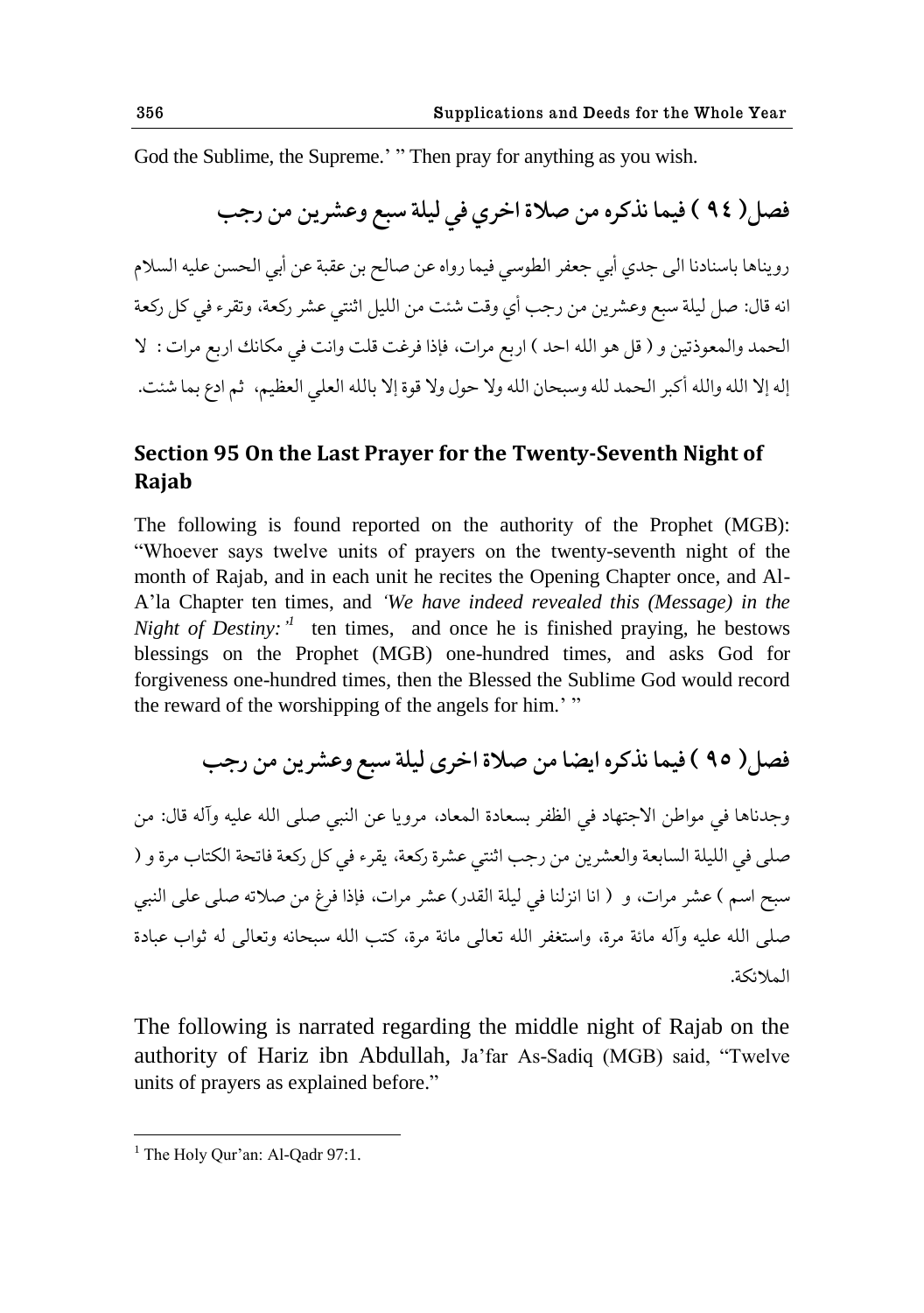**ح٬ىل :** و٬ؿ ج٭ؿهث قوحيحًا ٨ي ليلة حل٧ًّ هى قشب ٠ى ظكيم بى ٠بؿ حلله ٠ى حلّاؾ٪ ٠ليه حلىالم باذًحي ٍ٠كة قك١ة ٠لى حلى٧ِ حلفي ـككياه .

Similarly, Muhammad ibn Ali Al-Tarazy narrated the following regarding the prayers for the twenty-seventh night of Rajab: "Once you finish reading the Opening Chapter four times, the Chapter Al-Falaq four times and Chapter Al-Ikhlas four times as you are sitting, then say the following four times: 'God! God is my Lord! I shall not associate any partners with Him.'" Then pray for anything as you wish.

ذكر محمد بن على الطرازي انها تصلّمي ليلة سبع وعشرين من رجب ايضا، وقال: فإذا فرغت قرأت وانت جالس الحمد اربع مرات، وسورة الفلق اربعا والاخلاص اربعا، ثم قال: الله الله ربي لا اشرك به شيئا اربع مرات، ثم ادع بما تريده .

#### **Section 96 On Honoring the Twenty-Seventh Day of Rajab Based on the Intellect**

The mercy that was spread over the people due by the Lord of the worlds by the appointment of the Prophet (MGB) of God to the Prophethood and the promise of prosperity in this world and the Hereafter is so extensive that it deserves to be exalted. Many lost thoughts were revived, and many doors were opened up to guidance by his appointment. This is a rank which cannot be described by the tongue, the pen or the book, *"Say: "If the ocean were ink (wherewith to write out) the words of my Lord, sooner would the ocean be exhausted than would the words of my Lord, even if we added another ocean like it, for its aid.""*<sup>1</sup>

If you are fair you would realize that the nations were at a loss before his appointment. The Jews were deviated due to their opposition with Moses (MGB). The Christians were at a loss due to their false claims about Jesus (MGB). The Arabs and their followers were like quadrupeds and had lost their minds due to idol-worshipping. God's Wrath had encompassed all the enemies and destruction was guiding them towards death. They had eyes but could not see, had minds but could not understand, they had body organs but could not use them properly. They were all so frightened that they had abandoned

 $<sup>1</sup>$  The Holy Qur'an: Kahf 18:109.</sup>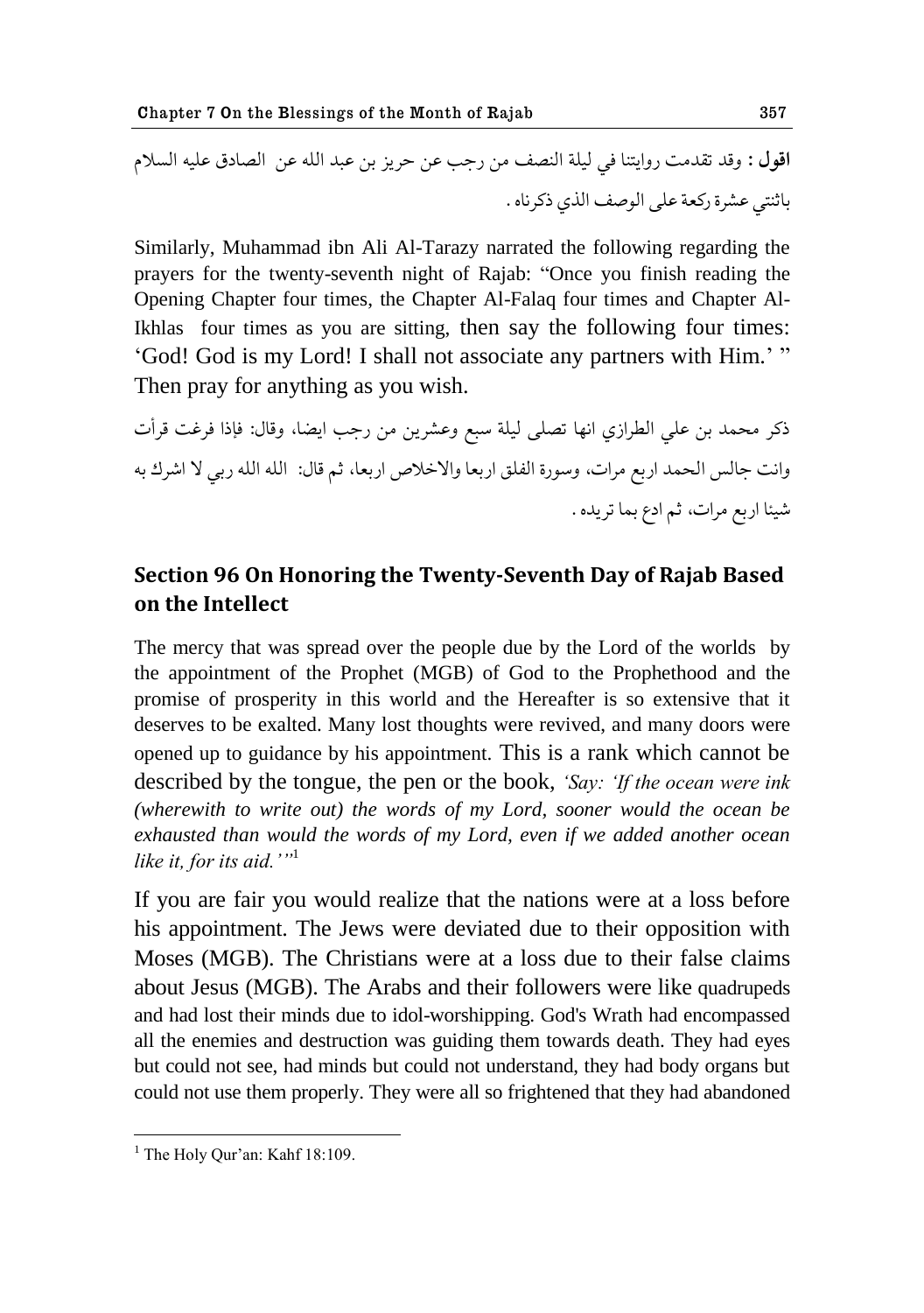each other. Then God appointed the Prophet (MGB) in a lonely state to fight all the atheists. He had a thought that was superior to all thoughts and had a heart to whom all humbled. He had a tongue to which all listened and he had a light that defeated all the troops of darkness.

Thus on the twenty-seventh day of Rajab his wisdom and power brought fresh life for all generations. Thus how can you describe such a character that has been honored by God with great attributes. I failed to describe him with my tongue, pen, body organs, etc. Thus, I ask God to help me recognize the nobility of this day and how to thank God for it. I ask God to teach us what we fail to describe. I ask God to grant us success in accepting and exalting His Messenger (MGB).

فصل( ٩٦ ) فيما نذكره من تعظيم اليوم السابع والعشرين من رجب بالمعقول

اعلم ان الرحمة التي نشرت على العباد وبشرت بسعادة الدنيا والمعاد بالاذن لسيد المرسلين صلى الله عليه وآله وعلى ذريته الطاهرين، في ان يظهر رسالته عن رب العالمين الى الخلائق اجمعين، كانت السعادة باشراق شموسها وتعظيمها وتقديمها على قدر ما أحيى الله جل جلاله بنبوته من موات الالباب وأظهر بقدس رسالته من الآداب وفتح بهدايته من الأبواب الي الصواب .

وذلك مقام يعجز عن بيانه منطق اللسان والقلم والكتاب، ولا تحصيه الخواطر ولا تطلع على معانيه البصائر، ولا تعرف له عددا، قل لو كان البحر مدادا لكلمات ربي لنفد البحر قبل ان تنفد كلمات ربي ولو جئنا بمثله مددا.\*<sup>١</sup> .

وانت إذا انصفت علمت ان الامم كانت تائهة في الضلال وقد احاط بهم استحقاق الاستيصال، وقد كانت اليهود في قيود ضلالها لمخالفة موسى عليه السلام، والنصارى هالكة بسوء مقالها في عيسى عليه السلام، والعرب ومن تابعها سالكة سبيل الدواب والانعام وفاقدة لفوائد الاحلام بعبادة الاصنام،وبحر الغضب من الله جل جلاله قد اشرف على ارواح اهل العدوان، وامواج العطب قد احاطت بنفوس ذوي الطغيان، ونيران العذاب قد تعلقت بالرقات وسعت الى الفتك بالاجساد، ورسل الانتقام قد اشمتت بأهل الإلحاد والعناد وقلوب الأعداء والحساد وأهل الضلال وذووا غيون غير ناظرة

1 کِف 909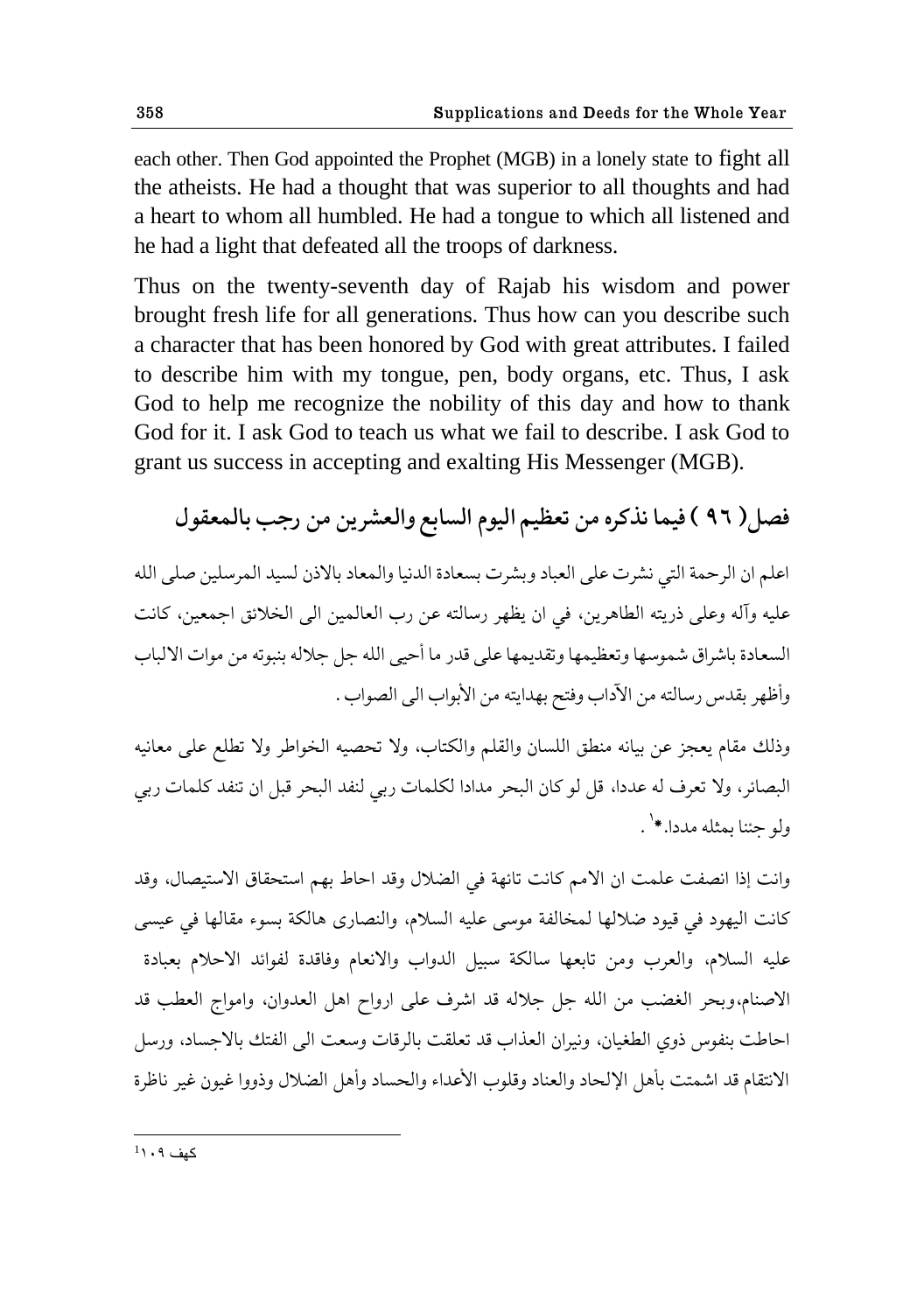وعقول غير حاضرة وقلوب غير باِصرة وحوارح غير ناضرة، وقِد خذل بعض بعضا بِلسان الحال من شدة تلك الأهوال . فبعث محمدا صلى الله عليه وآله من مجلس الغضب والمقت والعذاب وانكاله الى الامم المتعرضة بتعجيل العقاب واستيصاله، وهو واحد في العيان منفرد عن الاخوان والاعوان، يريد مقاتلة جميع من في الوجود من اهل الجحود، برأي قد احتوى على مسالك الآراء واستوى على ممالك الأقوياء، وجنان قد خضع له امكان الابطال، وبيان قد خشع له لسان اهل المقال والفعال، ونور قد رجعت جيوش الظلمات به مكسورة ورؤوس الجهالات بلهبه مقهورة، وقدم قد مشى على الرؤوس والنفوس وهم قد حكمت بازالة الضرر والنحوس . فسرى نسيم ارج ذلك التمكين والتلقين، وروج حياة ذلك السبق للاولين والآخرين، في اليوم السابع والعشرين من رجب بالعجب وشرف المنقلب، فاستنشقه عقول كانت هامدة أو بائدة، واستيقظت به قلوب كانت راقدة، وجرى شراب العافية بكأس آرائه العالية في اماكن اسقام الانام فطردها واحاط بجيوش النحوس فشردها، وتهدد نفوس العقول المتهجمة على العقول فأبعدها، حتى الفها بعد الافتراق في الآفاق وعطفها على الوفاق والاتفاق واجلسها على بساط الوداد والاتحاد وحماها عن مهاوي الهلكة والفساد . فما ظنك بمن هذا بعض أوصافه، ومن ذا يقدر على شرح ما شرفه الله جل جلاله به من الطافه، وبأي بيان أو لسان أو جنان يقدر على وصف مواهبه واسعافه، ولقد دعونا العقل الى الكشف فذهل، فدعونا القلب الى الوصف فوجل، فدعونا اللسان الى البيان فاستقال، فدعونا القلم الى الامكان فذل وتزلزل وزال، فدعونا الجوارح جارحة بعد جارحة فشردت عنا هاربة ونازحة . فاستسلمنا لما يدل عليه لسان الحال من كمال ذلك الاقبال واستعنا بصاحب القوة المعظمة لذاته ان يعرفنا قدر ذلك اليوم السعيد وحِسيم هباته وصلاته، وان يعلمنا كيفية الشكر على ما عجزنا عن وصفه، ويلهمنا كشف ما اقررنا بالقصور عن كشفه، ويقيل بنا على ماريد من القيول وتعظيم المرسل والرسول .

#### **Section 97 On Honoring the Twenty-Seventh Day of Rajab Based on Narrations**

Some of the narrations which reason upon the exaltation of the fasting of this day are as follows:

**1.** The following is narrated through a chain of documents to Abi Ja"far Muhammad ibn Babuyih through a chain of documents in **Al-Amali** on the authority of Imam As-Sadiq (MGB) who said,: "God would record the reward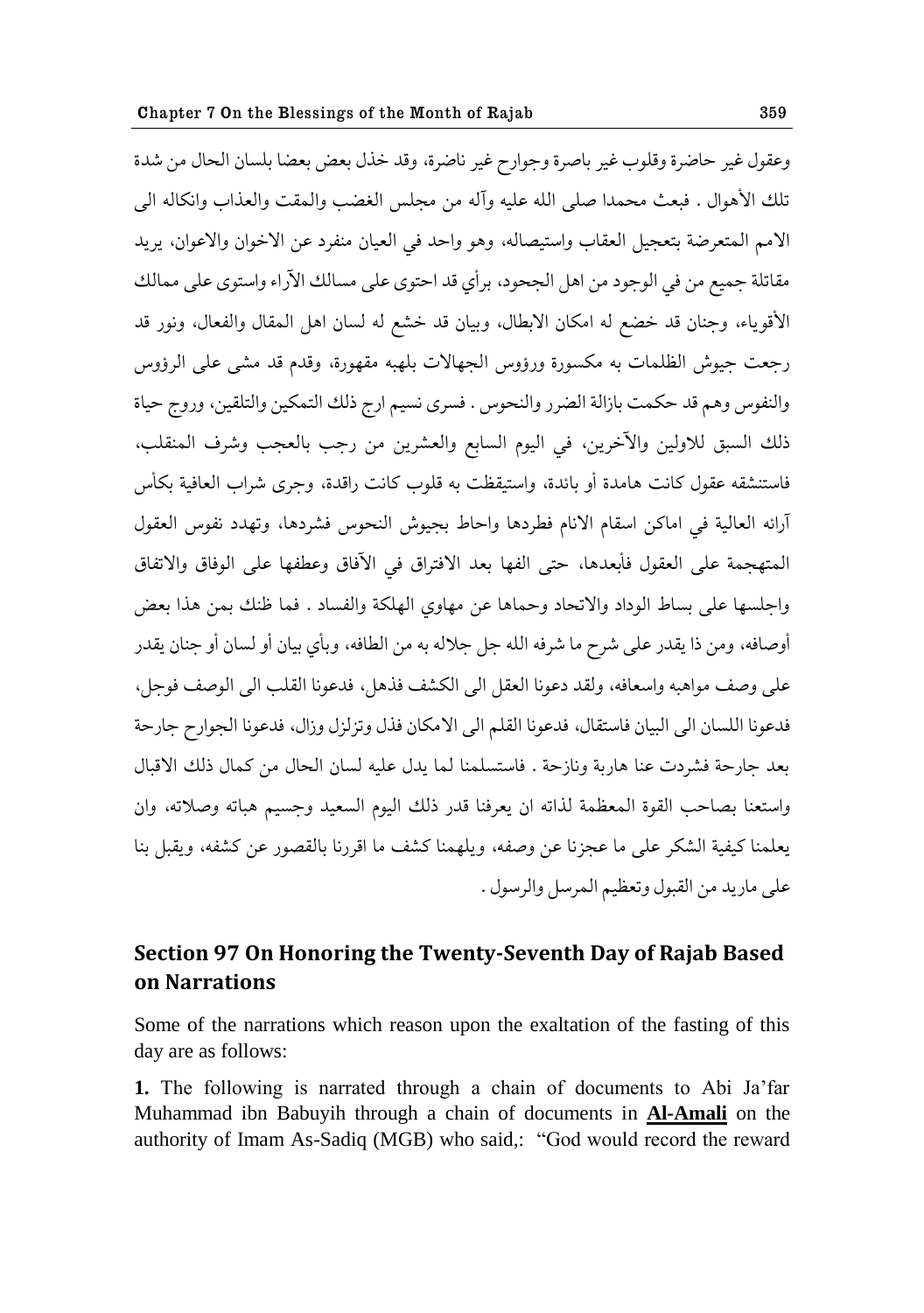of fasting for seventy years for whoever fasts on the twenty-seventh day of the month of Rajab."

**2.** A similar narration has been reported by Al-Sheikh Ja"far ibn Muhammad al-Duristy in the book **Kitab al-Husna** narrated on the authority of Abdullah ibn Talha, on the authority of Ja"far ibn Muhammad (MGB): "Fasting twenty-seven days in Rajab equals fasting for seventy years in the sight of God."

**3.** The following narration regarding the nobility of Rajab is narrated through a chain of documents on the authority of our Sheikh al-Mufid – may God have mercy on him – in **Al-Tawarikh al-Shar'iya** from a copy that he transcribed himself during his lifetime, "Its twenty-seventh day is the Day of the Appointment of the Prophet to the Prophethood. God would record the reward of fasting for sixty years for whoever fasts on that day."

**4.** What was said before was based upon the fact that the night of the appointment of the Prophet (MGB) to the Prophethood is better for the people than all upon which the sun shines is an indication of the nobility of the day the Prophet (MGB) was appointed. It is clear that whenight is glorified so much, the nobility of the day that is the cause of that glorification is clearly apparent to those who follow the straight path.

**5.** The following is narrated through a chain of documents to Abi Ja"far al-Tusi – May God be pleased with him – on the authority of Al-Hassan ibn Rashid, "I asked Abi Abdullah (MGB), "Are there any other [virtuous] days besides these?"

He (MGB) replied, "Yes. The noblest and the most perfect one of them is the day on which God"s Prophet (MGB) was appointed." I said: "What day is the day of appointment?" He said: "The days pass, but the day on which God"s Prophet (MGB) was appointed to Prophethood was a Saturday - the  $27<sup>th</sup>$  of Rajab." I said: "What should we do on that day?" He said: "Fast and send a lot of greetings upon Muhammad (MGB) and his (MGB) Household."

**6.** Sheikh Abu Ja"far Muhammad ibn Babuyih his books **Al-A'maal** and **Al-Amali** narrated the following on the authority of the Prophet (MGB): "Whoever fasts on the twenty-seventh day of the month of Rajab, God would extend his grave with a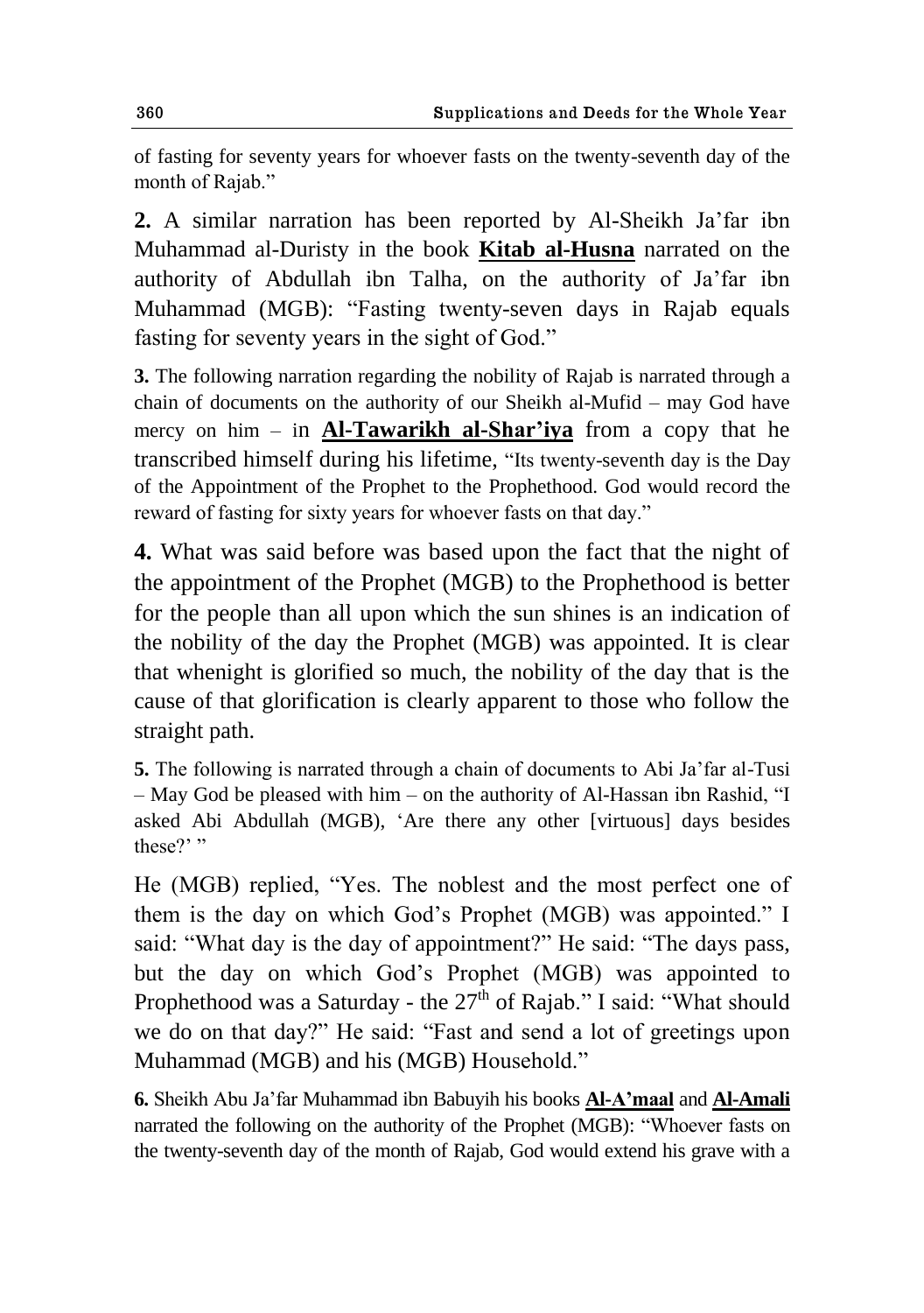road as long as four-hundred years and fill it all with musk and amber."

فصل( ٩٧ ) فيما نذكره من تعظيم اليوم السابع والعشرين من رجب بالمنقول روينا باسنادنا الي أبي جعفر محمد بن بابويه باسناده في اماليه الي الصادق عليه السلام قال: ومن صام يوم سبعة وعشرين من رجب كتب الله له اجر صيام سبعين سنة.

وروى ذلك ايضا جعفر بن محمد الدوريستي باسناده في كتاب الحسنى الى على بن النعمان، عن عبد الله بن طلحة، عن جعفر بن محمد عليهما السلام قال: صيام يوم سبعة وعشرين من رجب يعدل عند الله صيام سبعين سنة .

ومما رويناه في تعظيم صوم هذا اليوم باسنادنا الى شيخنا المفيد رحمه الله فيما ذكره في التواريخ الشرعية من نسخة قد كتبت في حياته عند ذكر رجب فقال ما هذا لفظه : وفي اليوم السابع والعشرين منه كان مبعث النبي صلى الله عليه وآله، ومن صامه كتب الله له صيام ستين سنة .

اقول : وينبه على تعظيم هذا اليوم ما رويناه في ليله انها خير للناس مما طلعت عليه الشمس، فإذا كانت الليلة التي جاورته بلغت الى هذا التعظيم فكيف يكون اليوم الذي هو سبب في تعظيمها عند اهل الصراط المستقيم .

وروينا باسنادنا الي أبي جعفر الطوسي رضي الله عنه فيما رواه عن الحسن بن راشد قال: قلت لأبي عبد الله عليه السلام : غير هذه الاعياد شئ؟ قال: نعم أشرفها وأكملها، اليوم الذي بعث فيه رسول الله صلى الله عليه وآله، قال: قلت : فأي يوم هو؟ قال: ان الايلام تدور وهو يوم السبت لسبع وعشرين من رجب، قال: قلت : فما نفعل فيه ؟ قال: تصوم وتكثر الصلاة على محمد وآله عليهم السلام.

وذكر الشيخ أبو جعفر محمد بن بابويه في كتاب ثواب الأعمال وفي اماليه عن النبي صلى الله عليه وآله فقال: ومن صام من رجب سبعة وعشرين يوما أوسع الله عليه القبر مسيرة اربعمائة عام، وملأ جميع ذلك مسكا وعنبرا.

## **Section 98 On the Interpretation of Narrations About Fasting on the Day of the Appointment of Muhammad (MGB) to the Prophethood to Equal the Reward of Sixty Months**

Beware that the honor the day of appointment of God"s Prophet (MGB) to the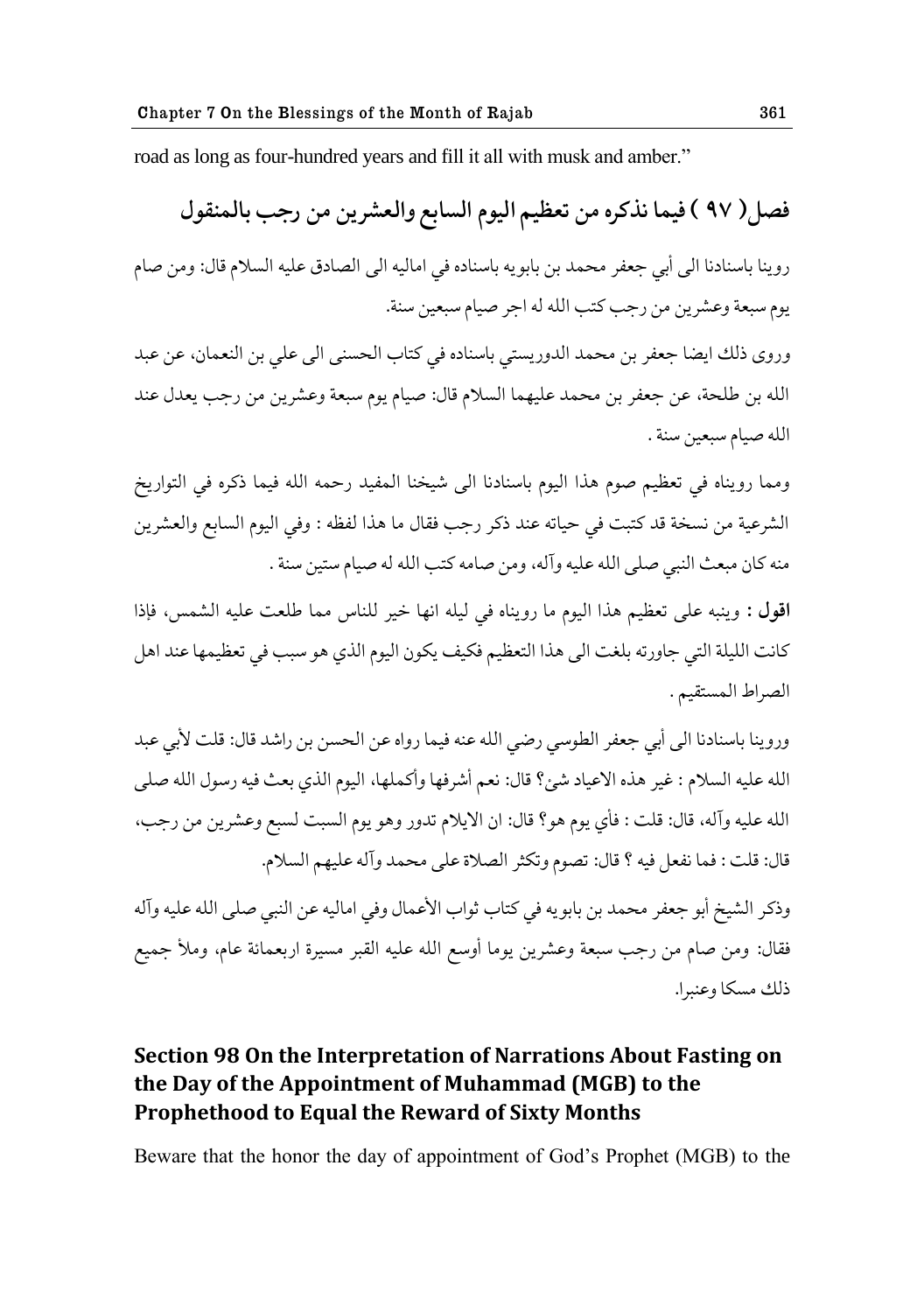Prophethood is so great that man cannot truly recognize the reward of those who fast on this great day.

It has been reported in narrations that it equals the reward of all acts of worship that one does during sixty months. This is so great that only God knows its explanation since it has not been said that fasting on it equals fasting for sixty months.

Even if we say that the reward of fasting on it equals the reward of fasting for sixty months it probably means that the reward for those who fast on this day is as much as their understanding of its nobility since the reward for deeds is according to the degree of certitude and sincerity of the worshippers. The deeds of those obedient to the Lord of the worlds and the Master of the Prophets (MGB) would be multiplied according to the degree of their certitude and sincerity of piety and attentiveness! Thus the reward of the weakest person would be that of sixty days since such a person cannot understand any more. Al-Sheikh Ja"far ibn Muhammad al-Duristy narrated in the book **Kitab al-Husna** through a chain of documents on the authority of Al-Duristy that Ja"far ibn Muhammad As-Sadiq (MGB) said: "Do not forgo fasting on the twenty-seventh day of Rajab as that is the day on which the Prophethood was sent down for Muhammad (MGB) and its reward for you is like that of sixty months." The interpretation of this saying that the reward equals that of sixty months probably is what was presented before.

**ّ٨ل) 98 ( ٨يما يفکكه هى جؤویل هى قوى حو ِىم یىم هب١د حلًبي ِلى حلله ٠ليه وآله ب١ؿل ذىحبه وحيى ٌهكح** 

اعلم ان تعظيم يوم مبعث النبي صلى الله عليه وآله اعظم من ان يحيط به الانسان بمقالة ثواب الصائمين لهذا اليوم العظيم، فاما من ذكر ان صومه بستين شهرا فيحتمل ان يكون معناه ان صومه يعدل ثواب ما يعمل الانسان في الستين شهرا من جميع طاعاته، وذلك عظيم لا يعلم تفصيله الا الله العالم لذاته ولم يقل في الحديث انه يعدل صوم ستين شهرا . ويحتمل ايضا إذا حملناه ان يعدل ثواب صوم ستين شهرا، ان يكون مقدار ثوبا الصائمين لهذا اليوم العظيم قدرا على ما يبلغه كل صائم له من الطريق التي يعرف بها فضله، فان المطيعين لرب العالمين ولسيد المرسلين يتضاعف اعمالهم بحسب تفاضلهم في اليقين واخلاص المتقين والمراقبين، فيكون الثواب الضعيف في التعريف ستين شهرا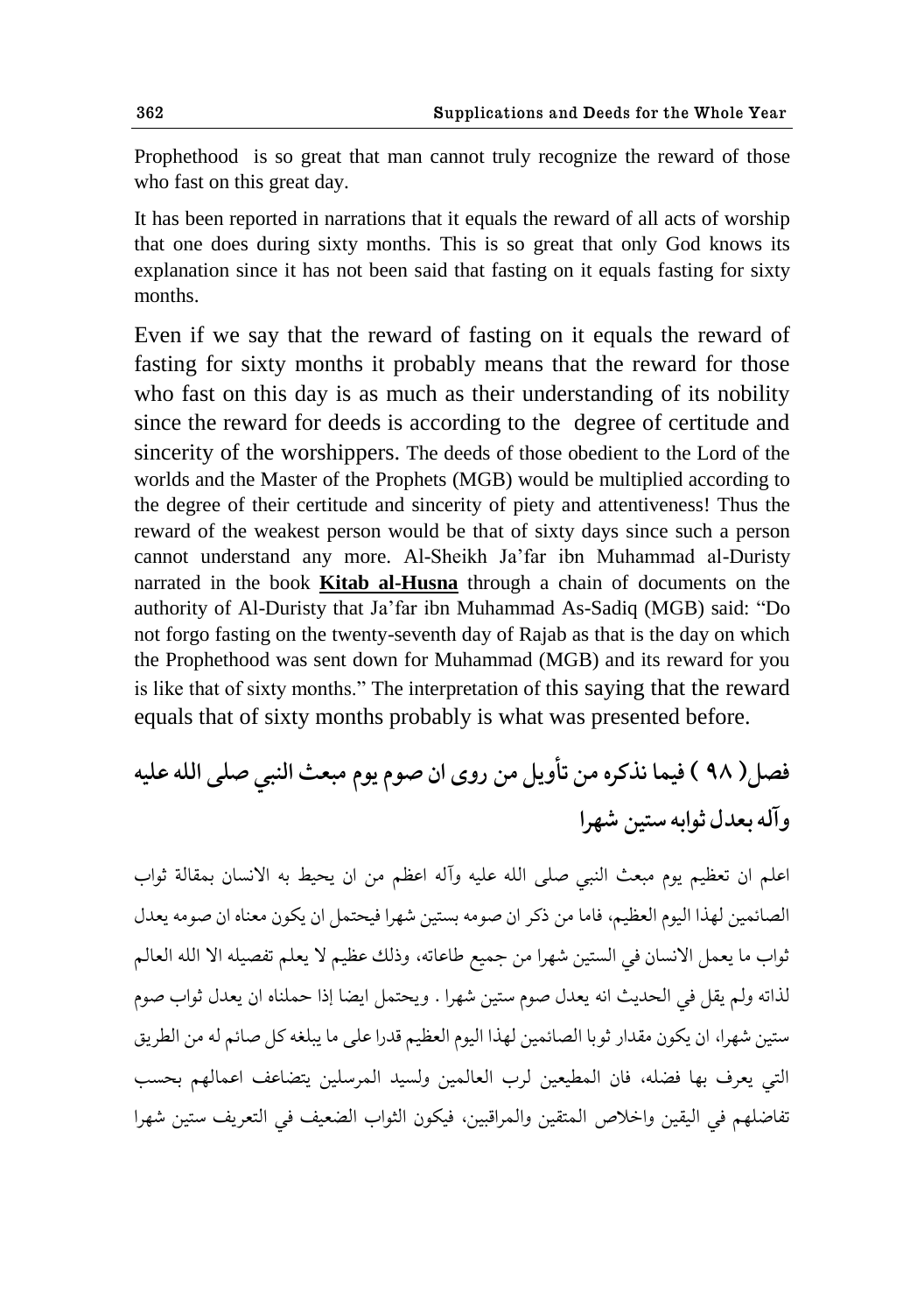لقصوره عن معرفة قدر هذا الثواب الشريف .

وينبه على ذلك ما ذكره جعفر بن محمد الدوريستي في كتاب الحسنى باسناده قال: قال الصادق جعفر بن محمد عليهما السلام :لا تدع صوم سبعة وعشرين من رجب فانه اليوم الذي انزلت فيه النبوة على محمد صلى الله عليه وآله وثوابه مثل ستين شهرا لكم.

اقول : وفي قوله عليه السلام : مثل ستين شهرا لكم، اشارة واحتمال لما ذكرناه من تأويل هذا المقال. وذكر أبو جعفر محمد بن بابويه في كتاب المرشد، وهو كتاب حسن، ما هذا لفظه : وفي سبعة وعشرين نزلت النبوة على النبي صلى الله عليه وآله وثوابه كفارة ستين شهرا، هذا لفظه : نزلت النبوة .

## **Section 99 On Making Ablutions, Praying and Deeds for the Twenty-Seventh Day of Rajab**

Know that making major ritual ablutions on this noble day is one of the noble duties. Another major deed for this day is the pilgrimage of our Master the Commander of the Faithful (MGB). The text for the pilgrimage supplications of the Immaculate Leaders (MGB) was presented before when the deeds for the first night of Rajab were discussed. Thus, it is best to recite it for the pilgrimage of our Master Ali (MGB) or use one of the pilgrimage supplications reported in Misbah al-Za'ir since an especial pilgrimage supplication is presented there for this occasion.

And about praying on that day you should note that our Sheikh al-Mufid said the following in his Risalat al-Azia regarding the prayer for the Day of Appointment: "It should be said in the beginning of the day."

Sheikh Salman ibn al-Hassan in his book Al-Bidaya has said that the prayer for the Day of Appointment should be said before noon. This was stated here so that you know when to pray of you wish to do so. Moreover, inarration by Yaqoub ibn al-Kulayny it has been stated that one can say this prayer any time during this day. Next we shall present this prayer through several means since they have slight differences although they all state the same number of units.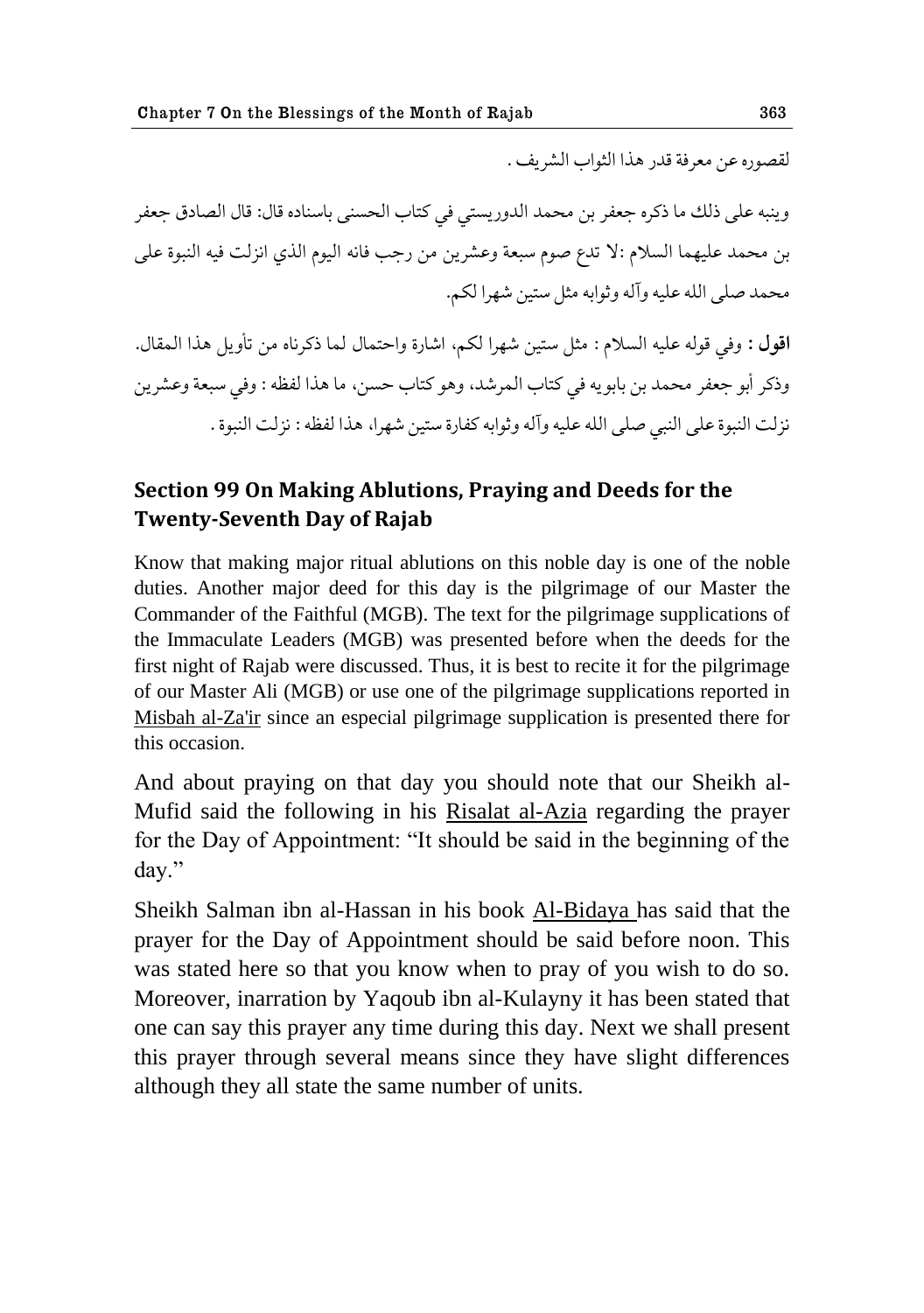# فصل ( ٩٩ ) فيما نذكره من غسل وصلاة وعمل في اليوم السابع والعشرين من **قشب**

اعلم ان الغسل في هذا اليوم الشريف من شريف التكليف . ومن عمل هذا اليوم زيارة مولانا امير المؤمنين عليه السلام، وقد روينا في أول ليلة من رجب زيارة عامة في الشهر كله، فيزار مولانا على عليه السلام بها أو بغيرها مما ذكرناه في كتاب مصباح الزائر، فقد ذكرنا فيه زيارة تختص بهذا اليوم وعظيم فضله. واما الصلوات فيه : فذكر شيخنا المفيد في الرسالة العزية صلاة يوم المبعث وقال: انها تصلي صدر النهار، وقال الشيخ سلمان بن الحسن في كتاب البداية عند ذكر صلاة يوم المبعث انها تصلي قبل الزوال. فأحببت أن يكون عند العامل بذلك معرفة بهذه الحال، وسيأتي في رواية ابن يعقوب الكليني انه يصليها أي وقت شاء، يعني من يوم المبعث. ونحن نذكره منها عدة روايات وان اتفقت في عدد الركعات فانها تختلف في بعض المرادات.

Muhammad ibn Ali Al-Tarazy – may God have mercy on him – said the following in his book, "Pray on the twenty-seventh of Rajab – that is the day on which our Master God"s Prophet (MGB) was appointed as reported by Abul Abbas Ahmad ibn Ali ibn Nooh – may God be pleased with him – on the authority of Abu Ahmad al-Muhsin ibn Abdul Hikam al-Sinjiry quoted from the book of Abi Nasr Ja"far ibn Muhammad ibn al-Hassan ibn al-Haysam, for Abil Qasim al-Hussein ibn Ruh<sup>1</sup> - may God sanctify his soul. There are twelve units of prayers for the twenty-seventh day of Rajab. You should recite the Opening Chapter and whatever other Chapters that you can in each unit. Then say the salutations<sup>2</sup>, sit down and read the following between each two units, *"Praise be to God who begets no son, and has no partner in (His) dominion: Nor (needs) He any to protect Him from humiliation: yea, magnify Him for His greatness and glory!" 3* O' my supporter throughout my lifetime! O' my companion in my hardships! O" the provider of me with all graces that I experience! O" He who comes to help me in my desires! O' Fulfiller of my needs! O' my guardian while I am

<sup>&</sup>lt;sup>1</sup> Abul Qasim Hussein ibn Ruh Nawbakhti was the third of the four deputies of Imam Mehdi (MGB) while the Imam was in his Minor Occultation.

<sup>2</sup> Asalamu Alyak Ayahul Nabi va Rahmatullahe va Barakatuh. Asalamu Alayna va ala Ebadillah Asalehin, Asalamu Alaykum va Rahmatullah va Barakatuh.

 $3$  The Holy Our'an: Isar 17:111.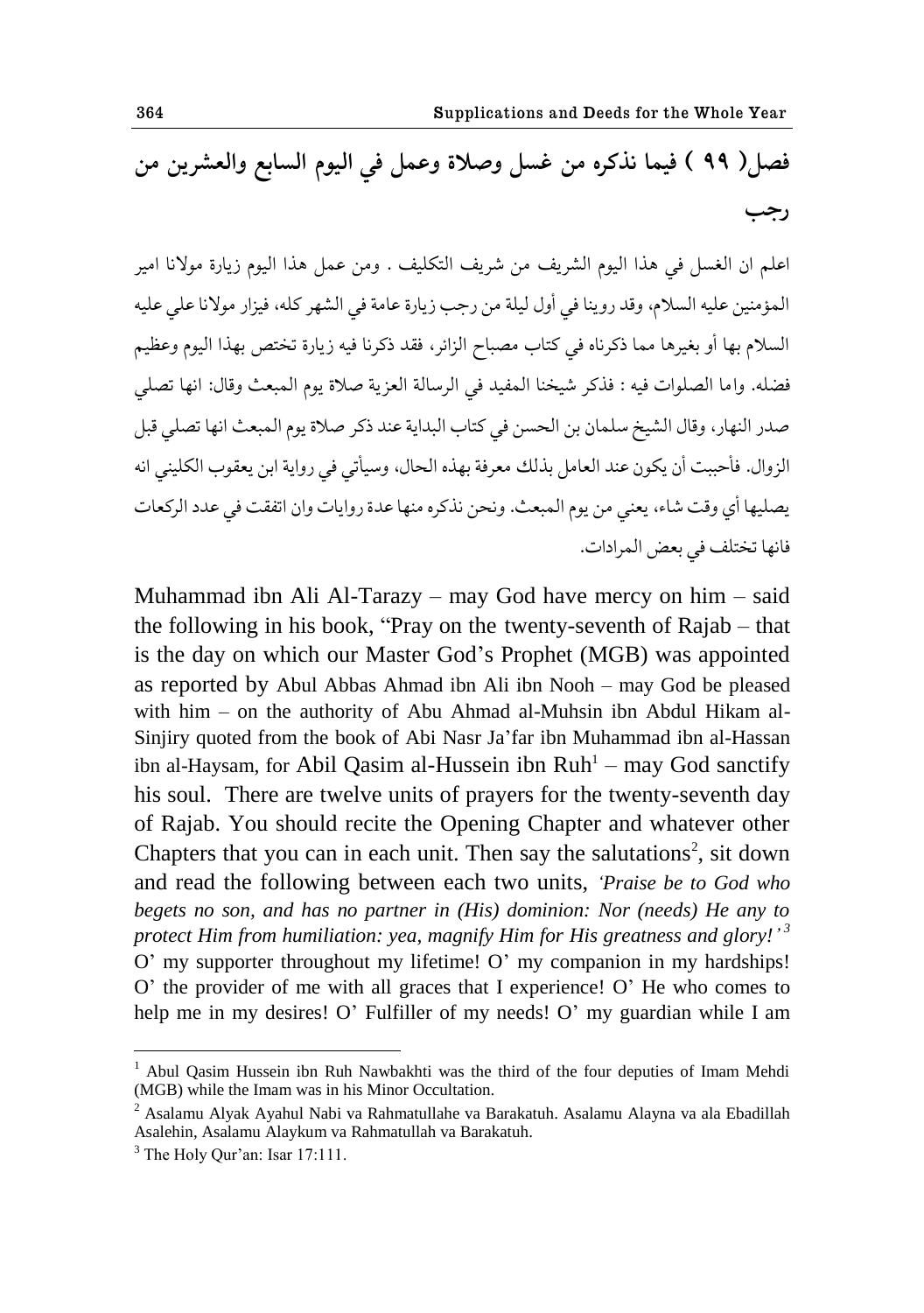absent! O' He who is sufficient for me when I am alone! O' my companion in my fears! You alone conceal my defects! So all praise be to You. And You are the One who overlooks my transgressions. All praise belongs to You. And You are the One who helps me get up when I fall down. All praise belongs to You. Please bestow blessings upon Muhammad and his Progeny (MGB), conceal my defects, overlook my transgressions, pardon my offenses, overlook my evildoings and include me with the People of Paradise; *"…a promise! Of truth,*  which was made to them (in this life).<sup>1</sup> Once you finish praying and saying the supplications, you should recite the Opening Chapter, *"Say: He is Allah, the One and Only*<sup>2</sup> and 'Say : O' ye that reject Faith!<sup>3</sup> plus the Chapters Al-Nas and Al-Falaq and *"We have indeed revealed this (Message) in the Night of Destiny:" 4 and Ayat al-Kursi seven times*. You should then repeat the following seven times: 'God is my Lord! I shall not associate any partners with Him.' " Then pray for anything as you wish.

فمن ذلك ما رواه محمد بن على الطرازي رحمه الله في كتابه فقال: صلاة يوم سبعة وعشرين من رحب، وهو اليوم الذي بعث فيه سيدنا رسول الله صلى الله عليه وآله،أبو العباس احمد بن على بن نوح رضي الله عنه قال: حدثني أبو احمد المحسن بن عبد الحكم السنجري، وكتبته من اصل كتابه، قال في نسخته: نسخت من كتاب أبي نصر جعفر بن محمد بن الحسن بن الهيثم، وذكر انه خرج من جهة أبي القاسم الحسين بن روح قدس الله روحه، ان الصلاة يوم سبعة وعشرين من رجب اثنتا عشرة ركعة، يقرء في كل ركعة فاتحة الكتاب وما تيسر من السور ويسلم ويجلس ويقول بين كل ركعتين : **الحمد لله** الذي لم يتخذ ولدا ولم يكن له شريك في الملك ولم يكن له ولي من الذل وكبره تكبيرا، يا **٠ؿجي ٨ي هؿجي ویا ِاظبي ٨ي ٌؿجي، یا وليي ٨ي ي١محي یا ٤ياذي ٨ي ق٤بحي، یا هصيبي ٨ي**  حاجتي، يا حافظي في غيبتي، يا كالئي في وحدتي، يا انسي في وحشتي. أنت الساتر عورتي، فلك الحمد، وانت المقيل عثرتي فلك الحمد، وانت المنفس صرعتى فلك الحمد، صل على محمد وآل محمد واستر عورتي، واقلني عثرتي، واصفح عن جرمي وتجاوز عن سيئاتي في **أصحاب الجنة، وعد الصدق الذي كانوا يوعدون** ْ. فإذا فرغت من الصلاة والدعاء قرأت الحمد و

<u>.</u>

 $<sup>1</sup>$  The Holy Qur'an: Al-Ahqaf 46:16.</sup>

<sup>&</sup>lt;sup>2</sup> The Holy Qur'an: Al-Ikhlas 112:1.

 $3$  The Holy Qur'an: Al-Kafirun 109:1.

<sup>&</sup>lt;sup>4</sup> The Holy Qur'an: Al-Qadr 97:1.

الاحقاف 11<sup>5</sup>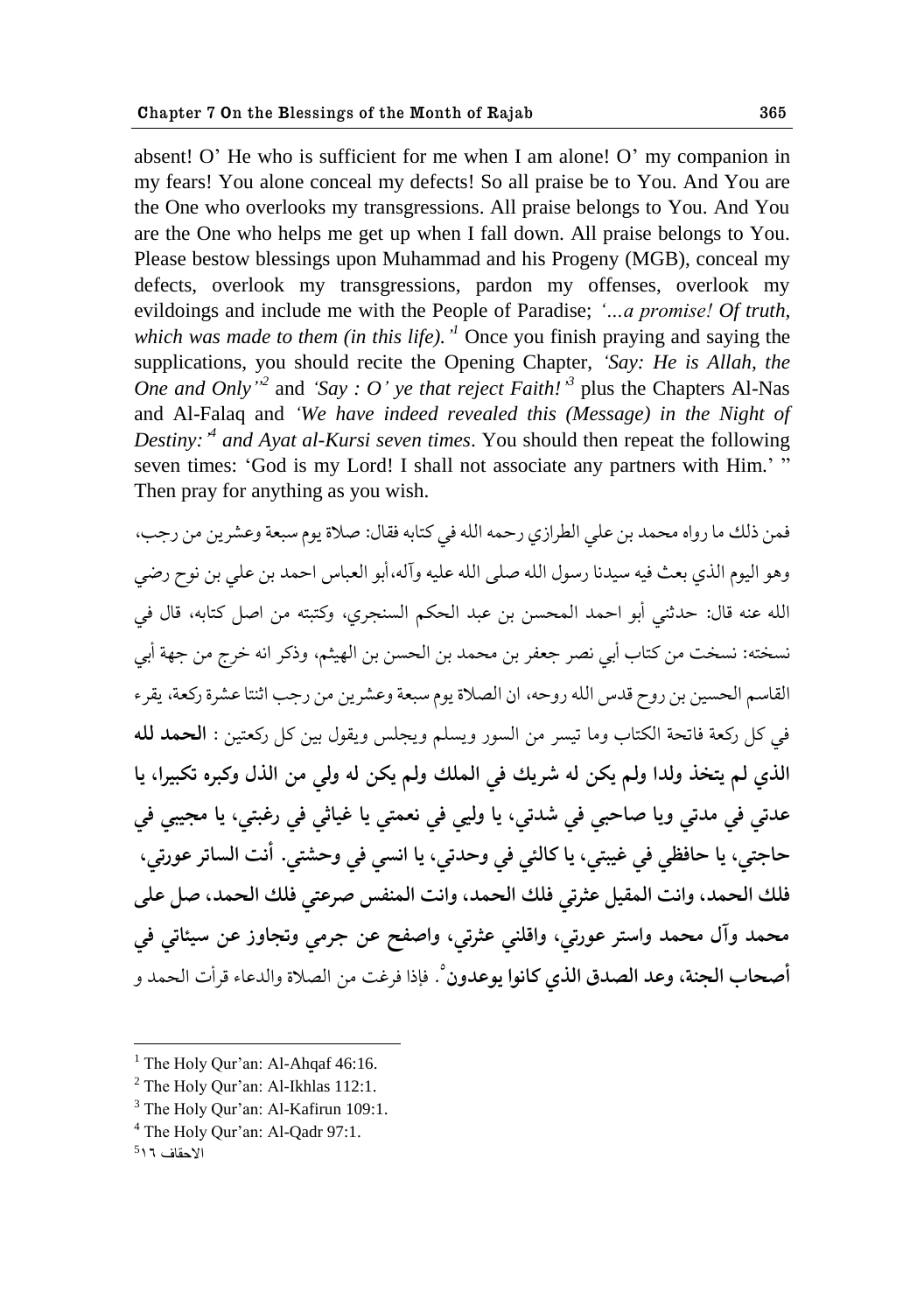) ٬ل هى حلله حظؿ ( و ) ٬ل يا حيها حلكا٨كوو ( وحلم١ىـجيى و )ايا أيملًاه ٨ي ليلة حل٭ؿق( وآية حلككوي وب١ا وب١ا، **ذن ج٭ىل : حلله حلله قبي ال حٌكٮ به ٌيجا،** وبٟ هكحت، ذن حؾٞ بما حظببث .

The following is narrated through a chain of documents to Sheikh Muhammad ibn Yaqoob al-Kulayny – may God be pleased with him – in the book Al-Salat through a chain of documents on the authority of As-Sadiq (MGB): "The twenty-seventh of Rajab is the day on which the Prophet (MGB) was appointed to the Prophethood. One should say twelve units of prayers on that day and in each unit read the Opening Chapter and Ya-Sin. Once he is finished he should sit down in his place and recite the Opening Chapter four times. Once he is finished and he is still in his place he should say, "There is no God but God. And God is the Great. Praise be to God. Glory be to God. There is no Change or Power except with God the Sublime, the Supreme' four times. Then say the following four times: "God is my Lord! I shall not associate any partners with Him' " four times. Then pray and all your prayers will be fulfilled except if you pray for disaster for the people or to cut off ties of kinship.

وهى ـلٯ ها قويًاه باوًاؾيا حلى حلٍيػ هعمؿ بى ي١٭ىب حلكليًي قٔي حلله ً٠ه باوًاؾه ٨ي كحاب حلّالة حلى حلّاؾ٪ ٠ليه حلىالم ٨٭ال ها هفح لٝ٩ه : ٬ال: و٬ال أبى ٠بؿ حلله ٠ليه حلىالم : يىم وب١ة وٍ٠كيى هى قشب يبت ٨يه قوىل حلله ِلى حلله ٠ليه وآله، هى ِلى ٨يه أي و٬ث ٌاء حذًي ٍ٠ك قك١ة، ي٭كء ٨ي كل قك١ة بام حلكحاب ويه، ٨بـح ٨ك٢ شله هكايه ذن ٬كأ حم حل٭كآو حقبٟ هكحت، ٨بـح ٨ك٢ وهى ٨ي هكايه ٬ال: **ال اله اال حلله وحلله أکبك وحلعمؿ لله ووبعاو حلله وال ظىل وال ٬ىة اال بالله حل١لي حلٝ١ين –** حقبٟ هكحت، ذن ي٭ىل : **حلله قبي ال حٌكٮ به ٌيجا،** حقبٟ هكحت، ذن جؿ٠ى، ٨ايٯ ال جؿ٠ى بٍت حال حوحصيب لٯ ٨ي كل ظاشة، حال حو جؿ٠ى ٨ي شاثعة ٬ىم أو ٙ٬ي١ة قظن.

It has been reported that it is recommended to say the pilgrimage supplications for our Master the Prophet of God (MGB) and our Master the Commander of the Faithful Ali ibn Abi Talib (MGB) on the Appointment Day using the mentioned pilgrimage supplications in the section on deeds for the seventeenth day of Rabi ul-Awwal.

The prayer for the twenty-seventh day of Rajab as mentioned below is somewhat similar and somewhat different from the one mentioned above. The following is narrated through a chain of documents to my grandfather Abi Ja"far al-Tusi – may God be pleased with him – narrated on the authority of Al-Riyan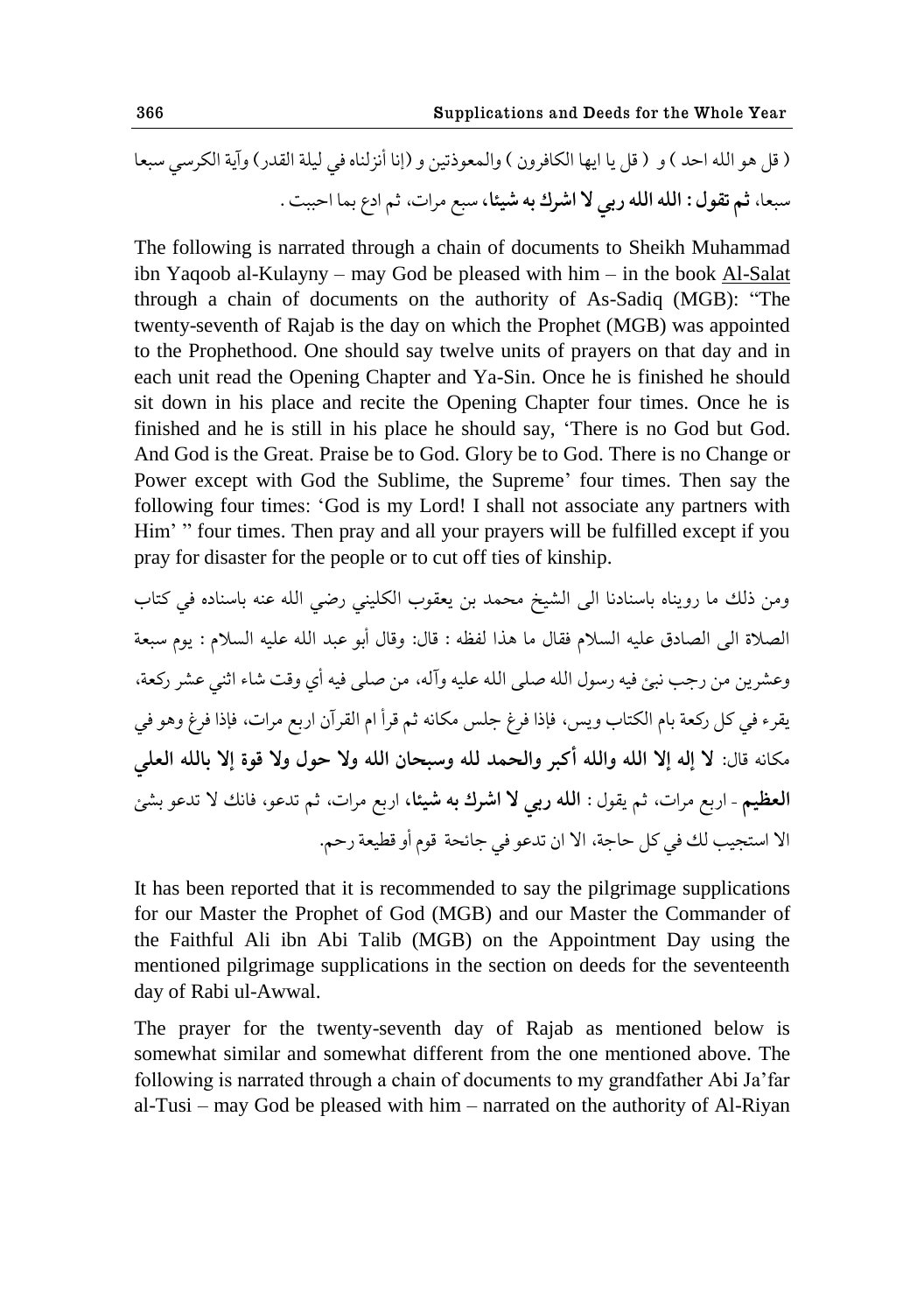ibn al-Salt: "When the second Abu Ja' $far^1$  (MGB) was in Baghdad, he fasted on the middle day of Rajab and on the twenty-seventh day of Rajab. All his personnel also fasted. He ordered us to say twelve units of prayers. You should say the Opening Chapter and another Chapter in each unit. Once you finish recite the Opening Chapter four times, *"Say: He is Allah, the One and Only" 2* plus the Chapters Al-Nas and Al-Falaq four times and say the following four times. "There is no God but God. And God is the Great. And Glory be to God and Praise be to Him. There is no Change or Power except with God. There is no God but God. And God is the Great. And Glory be to God and Praise be to Him. There is no Change or Power except with God the Sublime, the Supreme." Then go on by saying "God is my Lord! I shall not associate any partners with Him' four times. Then say 'I shall not associate anyone as my Lord's partner' " four times.

اقول : وينبغي ان تزور سيدنا رسول الله ومولانا على بن أبي طالب عليهما السلام في يوم المبعث بالزيارتين اللتين ذكرناهما لهما عليهما السلام في عمل اليوم السابع عشر من ربيع الأول من هذا الحزء.

اقول : ومن الصلاة في اليوم السابع والعشرين من رجب الموافقة لبعض الروايات في شئ من المرادات والمفارقة لها في بعض الصفات، ما رويناه باسنادنا الى جدى أبي جعفر الطوسي رضي الله عنه باسناده الي الريان بن الصلت قال: صام أبو جعفر الثاني عليه السلام لما كان ببغداد يوم النصف من رجب ويوم سبع وعشرين منه، وصام جميع حشمه وأمرنا أن نصلي الصلاة التي هي اثنتا عشرة ركعة، يقرء في كل ركعة بالحمد وسورة، فإذا فرغت قرأت الحمد اربعا و ( قل هو الله احد ) والمعوذتين اربعا وقلت : لا إله إلا الله والله أكبر وسبحان الله والحمد لله ولا حول ولا قوة إلا بالله لا إله إلا الله والله أكبر ، وسبحان الله والحمد لله ولا حول ولا قوة إلا بالله العلى العظيم - اربعا، الله ربي لا اشرك به شيئا - **اربعا، لا اشرك بربي احدا** - اربعا.

Also my grandfather Abi Ja"far al-Tusi – May God be pleased with him – narrated the following on the authority of Abil Qasim ibn  $\text{Ruh}^3 - \text{May}$  God have mercy upon him: "Say twelve units of prayers on this day. Recite the Opening Chapter in each unit plus any of the other Chapters that you

<sup>&</sup>lt;sup>1</sup> Imam al-Jawad (MGB)

 $<sup>2</sup>$  The Holy Qur'an: Al-Ikhlas 112:1.</sup>

 $3$  The last representative of Imam Mehdi (MGB)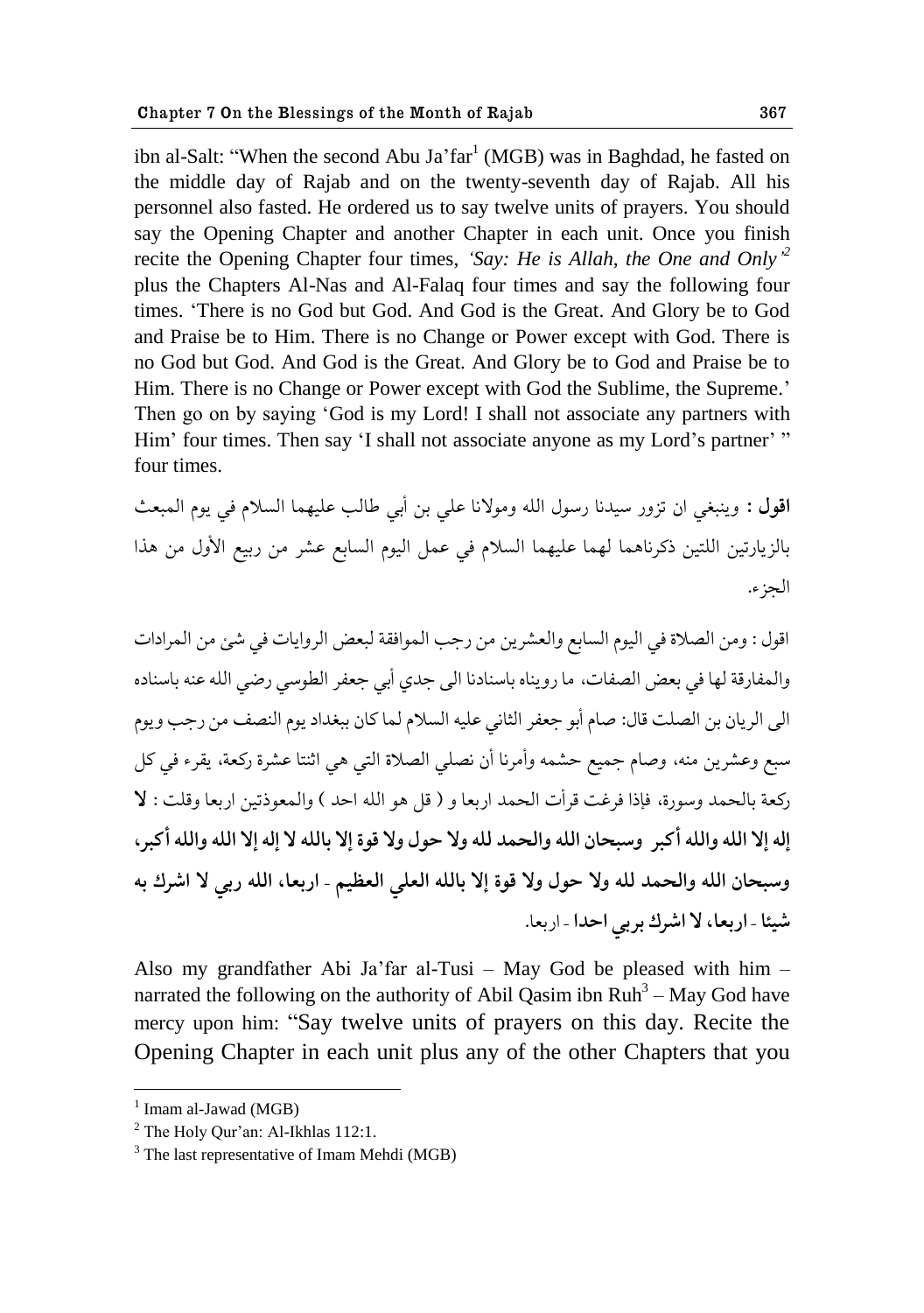can and say the testimonials<sup>1</sup> and the salutations<sup>2</sup>. Then sit down and say the following between each two units: *"Praise be to God who begets no son, and has no partner in (His) dominion: Nor (needs) He any to protect Him from humiliation: yea, magnify Him for His greatness and glory!" <sup>3</sup>* O" my supporter throughout my lifetime! O' my Companion in my hardships! O' Guardian of my blessings!  $O'$  He who helps me in my desires!  $O'$  my savior in my needs! O' my guardian while I am absent! O' He who is sufficient for me when I am alone! O' my companion in my loneliness! You alone conceal my defects! So all praise belongs to You. You alone overlook my transgressions. So all praise belongs to You. You alone catch me when I collapse. So all praise belongs to You. Please bestow Blessings upon Muhammad and his Progeny (MGB), conceal my defects, change my fear into peace, overlook my transgressions, pardon my offenses, overlook my slippage and include me with the People of Paradise; *"…a promise! of truth, which was made to them (in this life)." "<sup>4</sup>*

ومن ذلك ما رويناه ايضا باسنادنا الى جدى أبي جعفر الطوسي رضي الله عنه باسناده الى أبي القاسم بن روح رحمة الله عليه قال: تصلى في هذا اليوم اثنتي عشرة ركعة تقرء في كل ركعة فاتحة الكتاب وما تيسر من السور وتتشهد وتسلم وتجلس وتقول بين كل ركعتين : **الحمد لله الذي لم يتخذ ولدا ولم** يكن له شريك في الملك ولم يكن له ولي من الذل وكبره تكبيرا، يا عدتي في مدتي، ويا صاحبي في شدتي، ویا وليي في نعمتي، ویا غیاثي في رغبتي، یا نجاتي في حاجتي، یا حافظي في غيبتي، يا كالئي في وحدتي، يا انسي في وحشتي .أنت الساتر عورتي فلك الحمد، وأنت المقيل عثرتي فلك الحمد،وأنت المنعش صرعتي فلك الحمد، صل على محمد وآل محمد واستر عورتي وآمن روعتي، واقلني عثرتي واصفح عن جرمي، وتجاوز عن سيأتي، في اصحاب الجنة وعد الصدق الذي كانوا يوعدون<sup>°</sup>.

Once you finish praying and supplicating, recite the Opening Chapter, the Chapter Al-Ikhlas, plus the Chapters Al-Nas and Al-Falaq, Al-Kafirun, plus

<sup>1</sup> Ash'hadu an la Illaha ela Allah Vahdahu la Sharika lah. Ash'hadu ana Muhammadan Abduhu va Rasuluh. Allahuma Sal ala Muhammad va Ale Muhammad.

<sup>2</sup> Asalamu Alyak Ayahul Nabi va Rahmatullahe va Barakatuh. Asalamu Alayna va ala Ebadillah Asalehin, Asalamu Alaykum va Rahmatullah va Barakatuh.

 $3$  The Holy Our'an: Isar 17:111.

<sup>4</sup> The Holy Qur"an: Al-Ahqaf 46:16.

الاحقاف 11<sup>5</sup>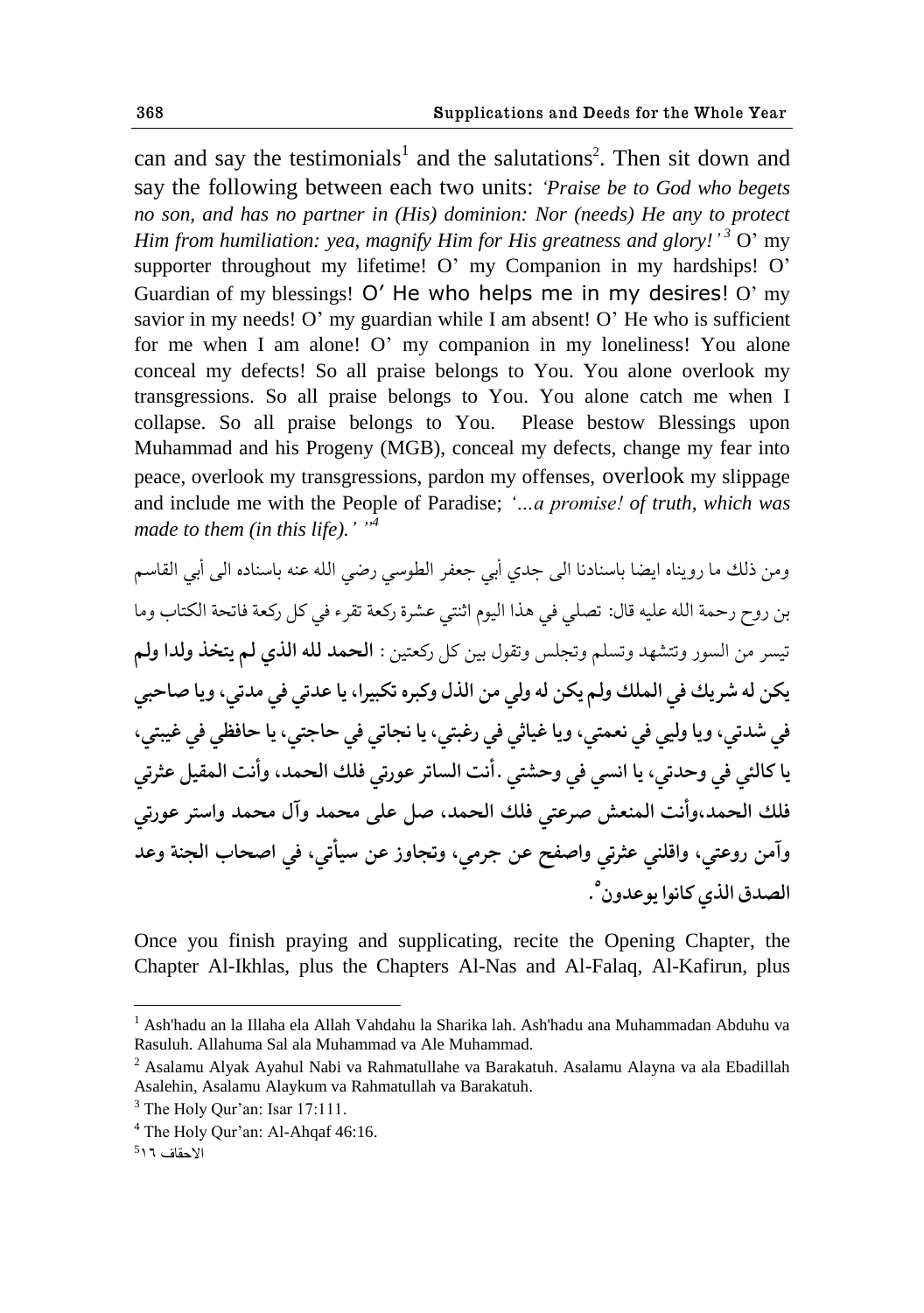'We have indeed revealed this (Message) in the Night of Destiny:<sup>'</sup> and Ayat al-Kursi seven times. Then say the following seven times: "There is no God but God. And God is the Great. Glory be to God. There is no Change or Power except with God." Then say the following seven times: "God is my Lord! I shall not associate any partners with Him." " Then pray as you like.

٨بـح ٨ك٤ث هى حلّالة وحلؿ٠اء ٬كأت حلعمؿ وحالؼالَ وحلم١ىـجيى و ) ٬ل يا حيهاحلكا٨كوو، وحيا حيملًاه ( وآية حلككوي وبٟ هكحت ذن ج٭ىل : **ال اله اال حلله وحلله أکبك ووبعاو حلله وال ظىل وال ٬ىة اال بالله** – وبٟ هكحت، ذن ج٭ىل وبٟ هكحت : **حلله حلله قبي ال حٌكٮ به ٌيجا،** وجؿ٠ى بما أظببث.

This narration is in line with the previous one and some of what is said after the prayer is similar and some is different. The following is narrated through a chain of documents to our Sheikh al-Mufid – may God have mercy on him – in his book al-Maqnea in the section on prayer for the Day of the Appointment of the Prophet (MGB) that is the twenty-seventh day of Rajab on which God the Honorable the Exalted appointed Muhammad (MGB) to the Prophethood, thus honored it, allocated a lot of blessings on it, granted abundant rewards on it and made us secure from a grand punishment.

It has been reported on the authority of the Household of the Prophet of God (MGB) that whoever says twelve units of prayers during it and in each unit he recites the Opening Chapter and the Ya-Sin Chapter once and once he finishes praying he sits down in his place. Then he reads the Opening Chapter four times, the Chapter Al-Ikhlas plus the Chapters Al-Nas and Al-Falaq four times and then says the following four times: "Praise be to God. And there is no God but God. And God is the Great. And Glory be to God! There is no Change or Power except with God." Then he says the following four times: "And Glory be to God and Praise be to Him" and "There is no God but God" and "God is the Great" and "God is my Lord! I shall not associate any partners with Him" four times. Then if he prays, all his prayers will be fulfilled except if he prays for disaster for the people or to cut off ties of kinship.

Our Sheikh Al-Mufid has reported a similar prayer in his book *Al-Tawarikh Al-Sahr"iyah*. Except at the end he said: "When you finish this prayer say the Opening Chapter three times plus the Chapters Al-Nas and Al-Falaq four times

<sup>1</sup>  $<sup>1</sup>$  The Holy Our'an: Al-Oadr 97:1.</sup>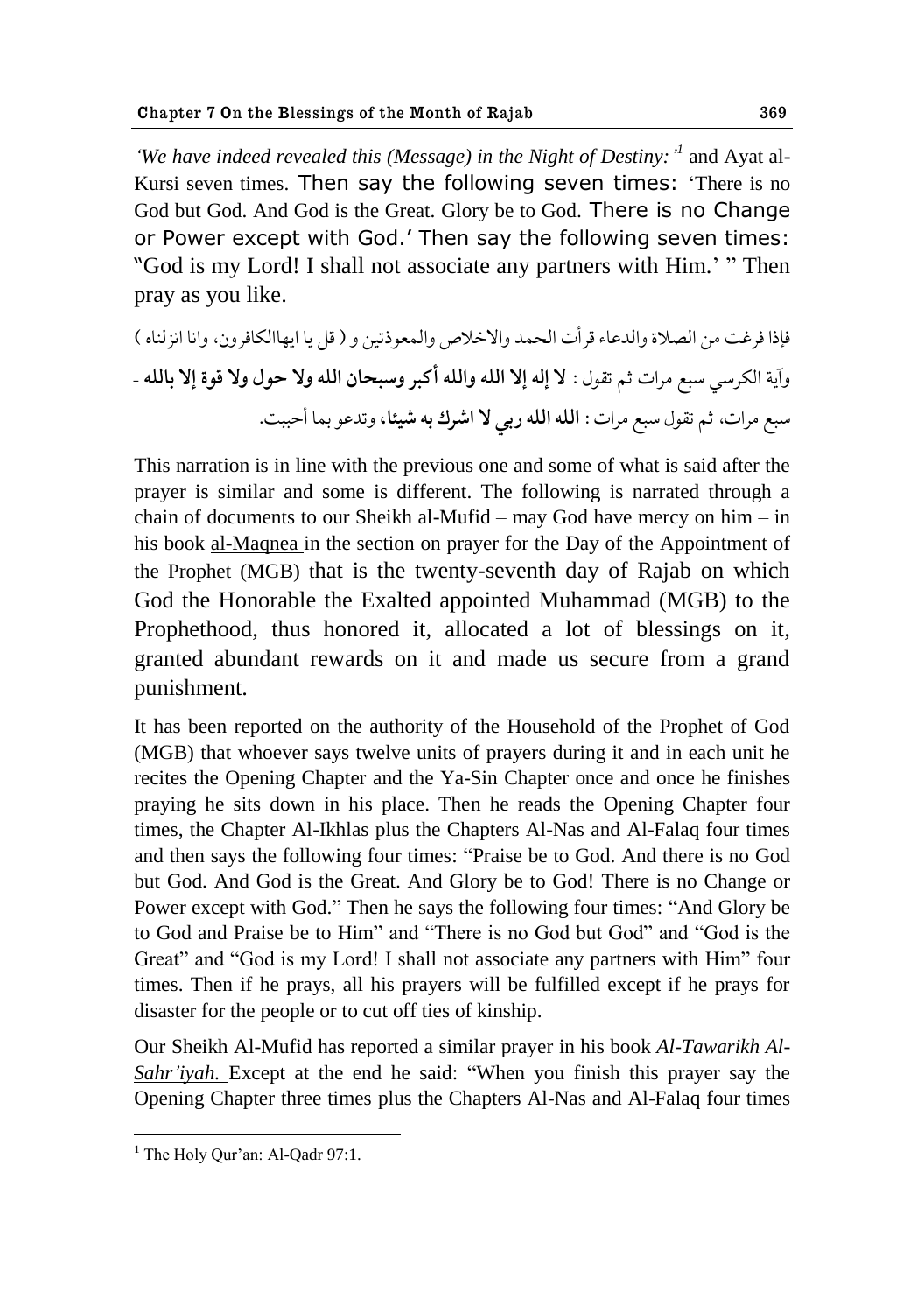and *"And Glory be to God and Praise be to Him"* and "There is no God but God" and "God is the Great" four times. Then say "God is my Lord! I shall not associate any partners with Him' four times.

It is an honorable day with great blessedness. It is recommendable to give charity on that day and perform recommended charitable deeds and cause happiness for the believers. It is recommended to pray on this day that is the Day of the Appointment of the Prophet (MGB) using the following supplications.

**اقول :** وهذه الرواية مناسبة لما سلف وإنما بعض التعقيب مؤتلف ومختلف : ومن ذلك ما رويناه باسنادنا الي شيخنا المفيد رحمه الله من كتاب المقنعة فقال: باب صلاة يوم المبعث، وهو اليوم السابع والعشرون من رجب، بعث الله عز وجل فيه نبيه محمدا صلى الله عليه وآله فعظمه وشرفه وقسم فيه جزيل الثواب

وآمن فيه من عظيم العقاب، فورد عن آل الرسول صلى الله عليه وآله وعليهم انه من صلى فيه اثنتي عشرة ركعة، يقرء في كل ركعة فاتحة الكتاب وسورة يس، فإذا فرغ منها جلس في مكانه، ثم قرأ ام الكتاب اربع مرات وسورة الاخلاص والمعوذتين، كل واحدة منهن اربع مرات، ثم قال: **الحمد لله ولا** إله إلا الله والله أكبر، وسبحان الله ولا حول ولا قوة إلا بالله - اربع مرات، ثم قال: سبحان الله والحمد لله ولا إله إلا الله والله أكبر، الله الله ربي لا اشرك به شيئا - اربع مرات، ثم يدعو، فلا يدعو بشئ الا استجيب له الا ان يدعو في جائحة قوم أو قطيعة رحم.

وذكر شيخنا المفيد في كتاب التواريخ الشرعية مثل هذه الصلاة على السواء، الا انه قال في آخرها : فإذا فرغ من هذه الصلاة قرء في عقيبها فاتحة الكتاب ثلاث مرات والمعوذات الثلاثة اربع مرات، وقال: سبحان الله والحمد لله ولا إله إلا الله والله أكبر - اربع مرات، وقال: الله الله ربي لا اشرك به شيئا -اربع مرات، ثم دعا، استجيب له في كل ما يدعو به الا ان يدعو بحائحة قوم أو قطيعة رحم، وهو يوم شريف عظيم البركة، ويستحب فيه الصدقة والتطوع بالخيرات وادخال السرور على أهل الإيمان، ويستحب ان يدعو في هذا اليوم،

Muhammad ibn Ali al-Tarazy narrated the following through a chain of documents on the authority of Abi Ali ibn Esma"il ibn Yasar: When Imam Musa ibn Ja"far (MGB) was being taken to Baghdad in the month of Rajab of the year 179 A.H., he (MGB) recited the following supplication that is one of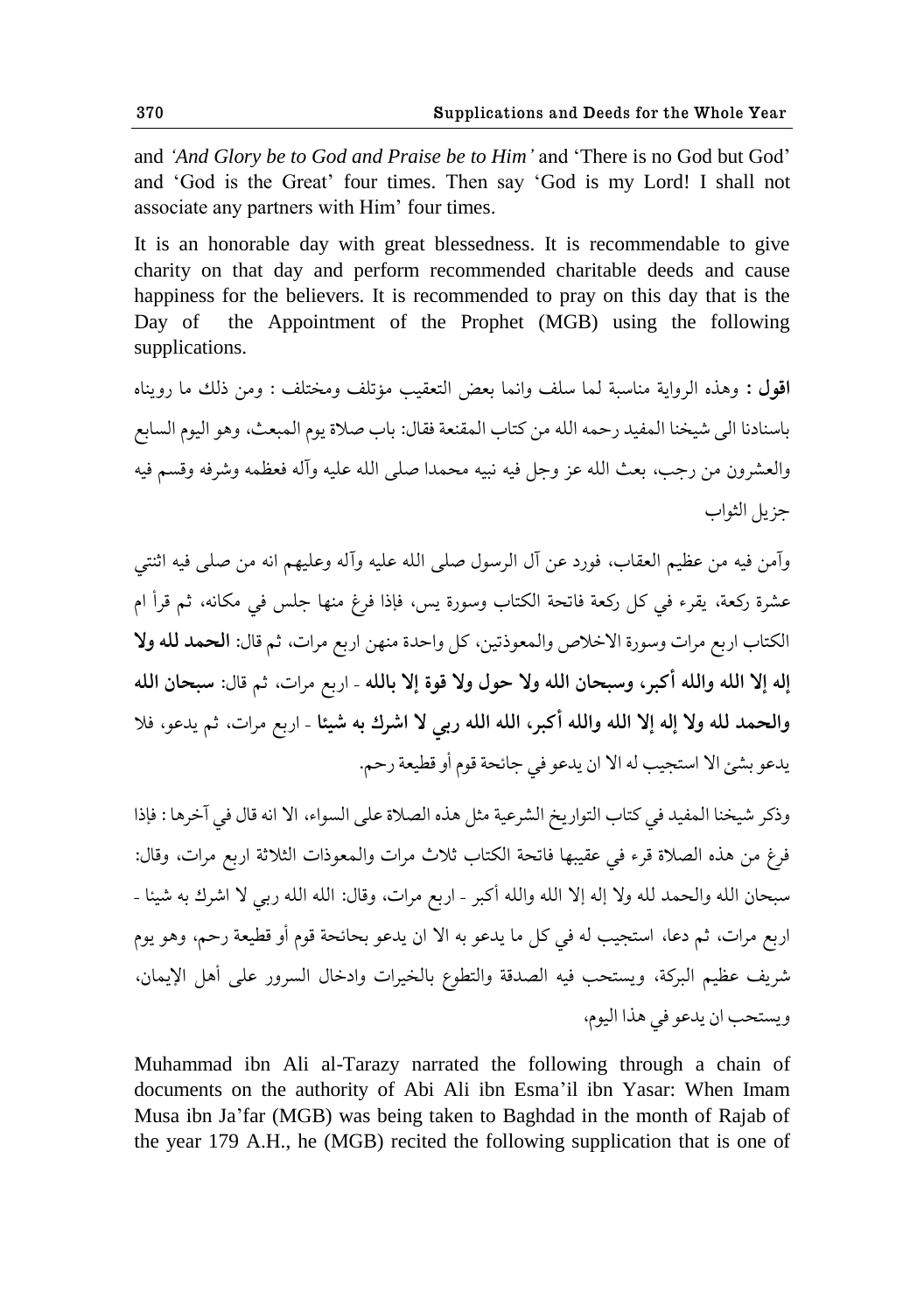the existing supplications for the month of Rajab. So is its twenty-seventh day on which the Prophet of God (MGB) was appointed: "O" He who has ordered us to forgive and overlook and has guaranteed Himself to forgive and overlook! O" He who did forgive and overlook please pardon me and overlook my evildoings. O' the All-Generous! O' my God! Surely all the begging has been rejected, all the plans have failed, all means and ways have become inaccessible, and all hopes have been eradicated except those from You. You are the Only who has no associate.  $O<sup>3</sup>$  my God! I find the ways to asking from You wide open, springs of hope for You abundant, doors of supplication open for him who implores You, and Your Aid available for those who seek it. I also know that You are in the position of fulfillment for him who asks You, in the position of help for him who cries to You for help, that rushing towards Your Generosity, reliance upon Your Promise compensates for the stinginess of the miserable ones and replaces that which the mean ones hold. And I know that You are never veiled from Your Creatures, but it is their evildoings that veils them from You. I have also known for sure that the best provisions of he who intends to travel to You is a true willpower by which He chooses You amongst others. Hence, my heart has called You with such a true willpower; and I ask You in the name of all supplications said by a hopeful one whose hope You have fulfilled, or said by one crying for help whom You have helped, or said by a grief-stricken distressed one whom You have relieved, or said by a guilty sinner whom You have forgiven, or said by a healthy one on whom You have perfected Your Favors, or said by a poor one on whom You have granted Your Wealth, since these supplications hold a considerable position with You and enjoy a standing near You. I ask You to bestow Blessings upon Muhammad (MGB) and the Household of Muhammad (MGB) and to fulfill all my needs for this world and the Hereafter. This is Rajab, the honored and dignified month, which You have honored us by it, being the first of the Sacred Months, and You have selected us for this honor amongst the other nations. O" the Lord of Magnanimity and Generosity. I ask You by Your Grand Name, the Grandest, the Grandest, the Grandest, the Most Majestic, the Most Honorable, that You have created so that it has settled under Your Shadow and shall never transfer to anyone but You. I ask You to bestow Your Blessings upon Muhammad and his Progeny (MGB) – the immaculate, and to include us during this month, amongst those who practice acts of obedience to You and those who hope for Your Intercession. O" my God! Please lead us to the Right Path, and choose for us the best resting-place with You, under a dense shade. Surely You are Sufficient for us and in You we trust! Peace be on His servants, the chosen, and His Blessings be upon them all. O" my God! Please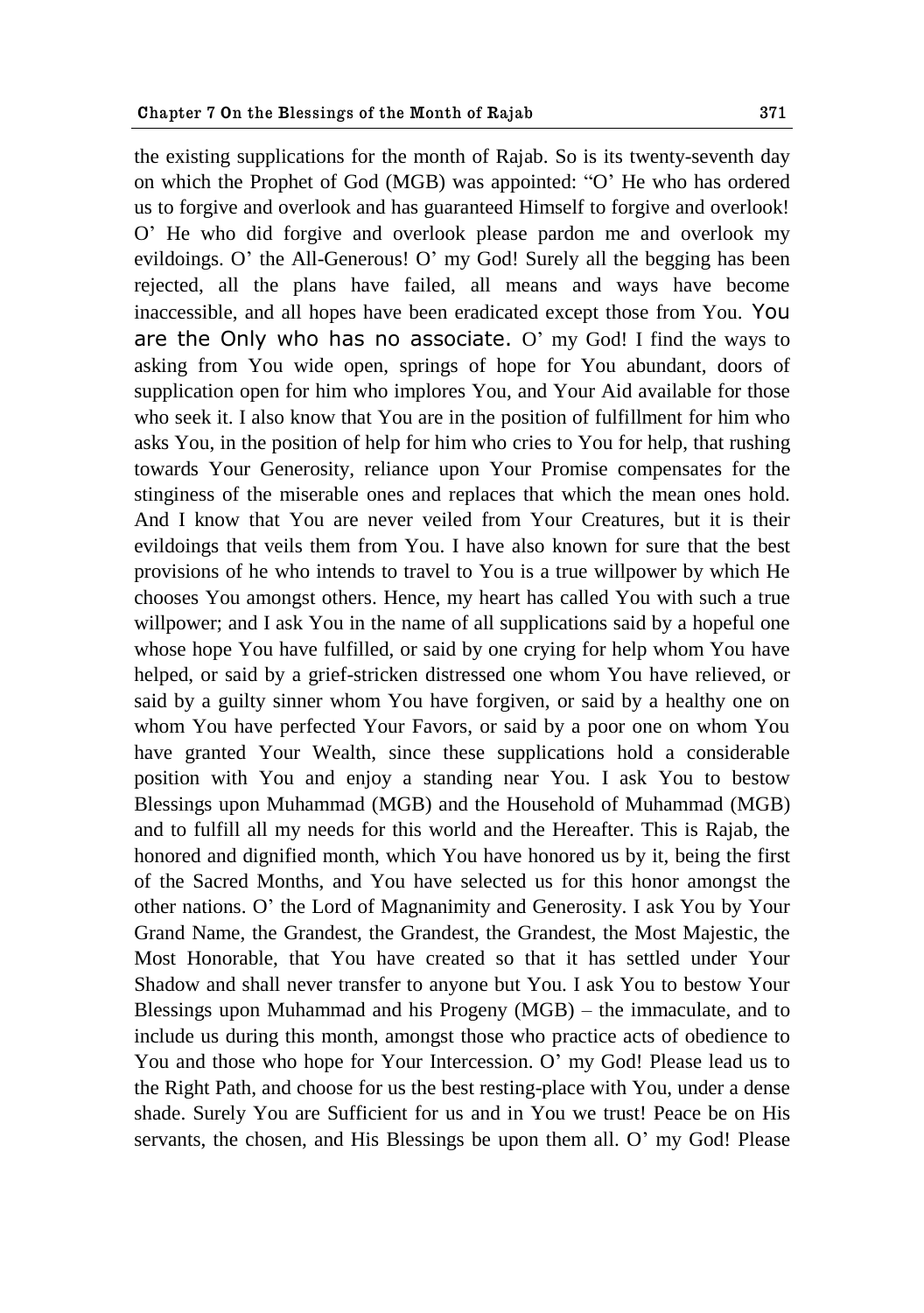bless us on this day that You have honored, and covered with Your Nobility, and implanted in the Great and High Place. Please bestow Blessings upon Your Servant whom You sent and raised tooble Place. O" my God! Please send upon him (MGB) a blessing that is never-ending being in the form of thanks to You and reward to us. And make all our affairs easy for us and make the end of our life prosperous after You. Accept the little amount of our deeds and achieve for us all our hopes out of Your Mercy. Verily You have Power over all things. And may God bestow blessings on the Prophet Muhammad and his Progeny (MGB).

ورواه محمد بن على الطرازي باسناده الى أبي على بن اسماعيل بن يسار قال: لما حمل موسى عليه السلام الى بغداد وكان ذلك في رجب سنة تسع وسبعين وماءة دعا بهذا الدعاء، وهو من مذخور ادعية رجب، وكان ذلك يوم السابع والعشرين منه يوم المبعث صلى الله على المبعوث فيه وآله وسلم، وهو هذا: يا من امر بالعفو والتجاوز، وضمن نفسه العفو والتجاوز، يا من عفي وتجاوز، اعف عني وتجاوز يا كريم، اللهم وقد اكدى الطلب واعيت الحيلة والمذهب ودرست الامال وانقطع الرجاء إلا منك وحدك لا شريك لك.

اللهم إني اجد سبل المطالب اليك مشرعة، ومناهل الرجاء لديك مترعة، وابواب الدعاء لمن دعاك مفتحة، والاستعانة لمن استعان بك مباحة . واعلم انك لداعيك بموضع اجابة وللصارخ اليك بمرصد اغاثة، وان في اللهف الى جودك والضمان بعدتك عوضا من منع الباخلين، ومندوحة عما في ايدي المستأثرين،وأنك لا تحجب عن خلقك إلا ان تحجبهم الاعمال دونك، وقد علمت ان افضل زاد الراحل اليك عزم ارادة يختارك بها، وقد ناجاك بعزم الارادة قلبي . وأسألك بكل دعوة دعاك بها راج بلغته امله،أو صارخ اليك اغثت صرخته، أو ملهوف مكروب فرجت كربه،أو مذنب خاطئ غفرت له،أو معاف اتممت نعمتك عليه،أو فقير اهديت غناك إليه، ولتلك الدعوة عليك حق وعندك منزلة، الا صليت على محمد وآل محمد وقضيت حوائجي حوائج الدنيا والاخرة . وهذا رجب المرجب المكرم الذي اكرمتنا به، اول اشهر الحرم، اكرمتنا به من بين الامم، يا ذا الجود والكرم، فنسألك به وباسمك الاعظم الاعظم الأحل الاكرم الذي خلقته فاستقر في ظلك فلا يخرج منك الى غيرك، ان تصلى على محمد واهل بيته الطاهرين، وتجعلنا من العاملين فيه بطاعتك والآملين فيه بشفاعتك . اللهم واهدنا الى سواء السبيل واجعل مقيلنا عندك خير مقيل في ظل ظليل، فانك حسبنا ونعم الوكيل، والسلام على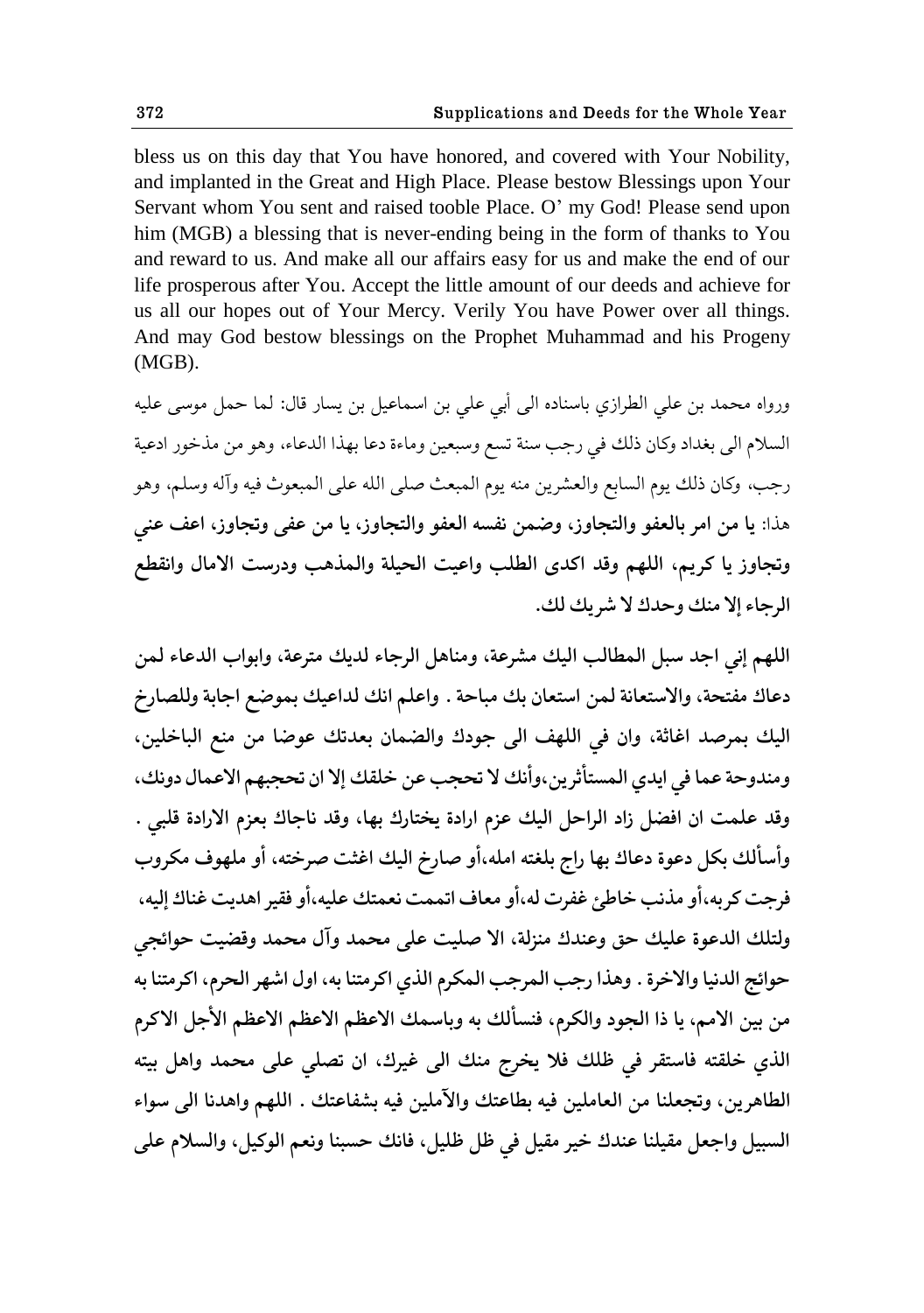عباده المصطفين وصلاته عليهم اجمعين، اللهم وبارك لنا في يومنا هذا الذي فضلته وبكرامتك جللته وبالممنزل العظيم الاعلى انزلته، صل على من فيه الى عبادك ارسلته وبالمحل الكريم احللته . اللهم صل عليه صلاة دائمة تكون لك شكرا ولنا ذخرا، واجعل لنا من امرنا يسرا، واختم لنا بالسعادة الى منتهى اجالنا، وقد قبلت اليسير من اعمالنا وبلغنا برحمتك افضل امالنا انك على كل شئ قدير وصلى الله على محمد وآله وسلم.

Supplications for the Twenty-Seventh Day of Rajab

"O" my God! I ask You in the name of the Grandest Manifestation on this night in this glorified month and in the name of the honored Messenger (MGB), to bestow Your Blessings on Muhammad and his Progeny (MGB) and forgive us what You know better than we do. O' He who knows while we do not. O' my God! Please bless us on this day which You have exalted with the honor of the Divine Mission, and have esteemed with Your Honoring, and have raised to the Honorable Place. O" my God! We thus ask You in the name of the honorable mission, the gentle master, and the chaste lineage to bestow Your Blessings on Muhammad and his Progeny (MGB) and that You decide our deeds on this day as well as all the other days as acceptable, our sins as forgiven, our hearts as pleased with the Kind Acceptance, and our sustenance as copiously flowing with ease. O' my God! You see everything but nothing can see You and You are in the heavenly heights! And verily, to You are the final return and goal. And verily from You are causing to death and granting of life. And to You are the Last and the First of all things. O" God! We surely seek Your Protection against facing disgrace and shame and against committing that which You have ordered us not to do. O' my God! We surely ask You for Paradise by Your Mercy, and we seek Your Protection against the Hell-fire. So please save us from it by Your Power. We also pray to You for green-eyed Houris so please bless us with them by Your Might. And please expand our share of sustenance when we become old, and make the best of our deeds at the time close to our death. And please extend our life in Your Obedience, in all that brings us closer to You, in what allows us to enjoy a good position near You, and in what makes our life acceptable by You. Please improve our recognition of You under all circumstance and conditions. And do not leave us to any of Your beings. Please favor us by settling all our needs in this world and the Hereafter. Please do the same for our fathers, mothers and all our brethrenin-faith with regard to all that we have asked You for ourselves  $- O'$  the Most Compassionate, Most Merciful.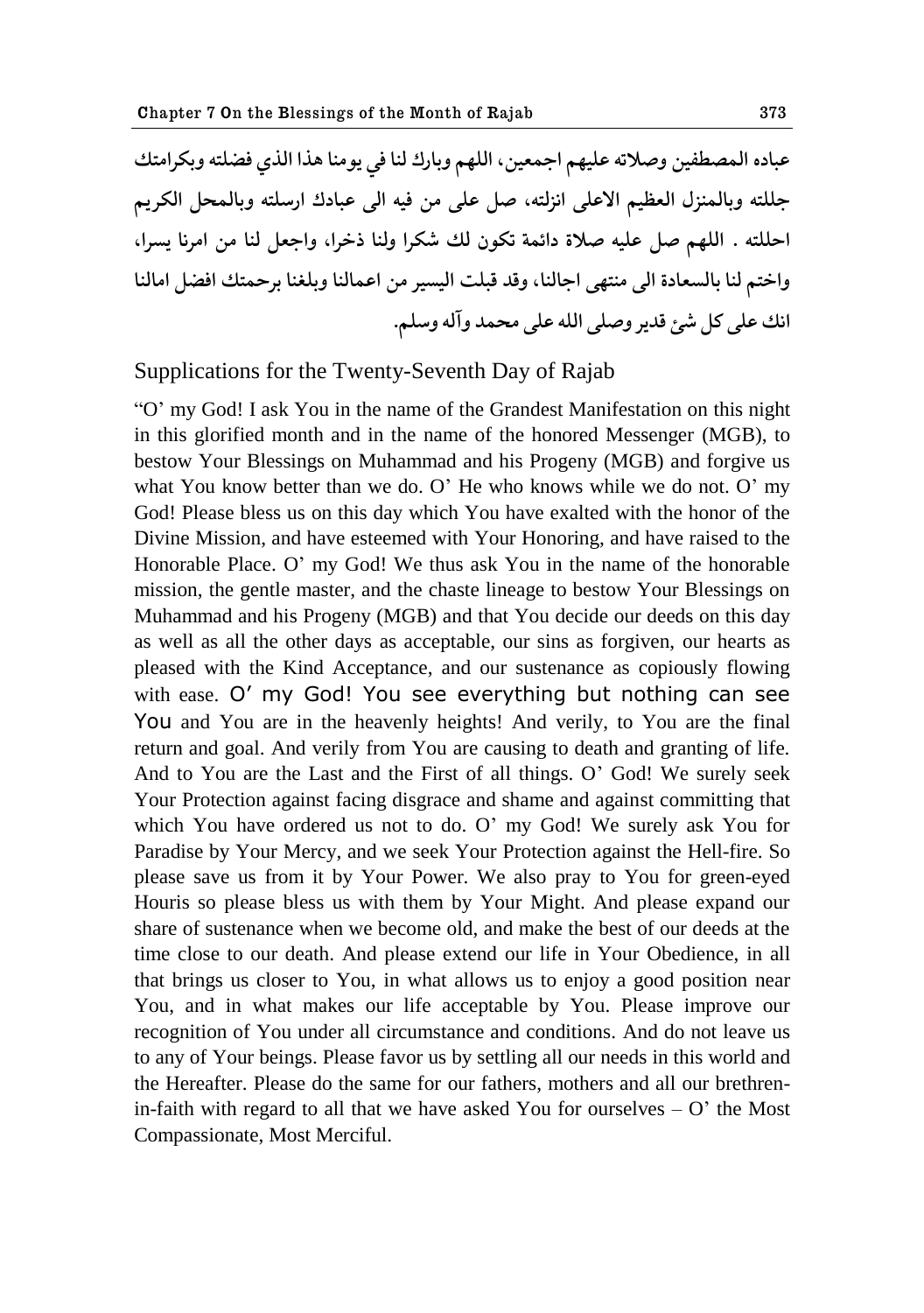O" my God! I ask You by Your Grand Name, and Your Eternal Sovereignty! I ask You to bestow Your Blessings on Muhammad and his Progeny (MGB), and forgive our serious offenses because no one can forgive the grave transgressions except the All-Mighty Lord. O' God! This is Rajab, the honored month, which You have honored us through it, being the first of the Sacred Months, and You have honored us with it amongst all nations. O" the Lord of Magnanimity and Generosity. All praise belongs to You. I thus ask You by it and by Your Name, the Grandest, the Grandest, the Most Majestic, the Most Honorable, that You have created and have settled under Your Dominion and it thus shall never transfer to anyone other than You. I ask You to bestow Your Blessings on Muhammad and his Progeny (MGB), the immaculate, and to include us during this month, with those who practice acts of obedience to You and to include us during this month with those who have been saved by Your Own Care. O" my God! Please lead us to the Right Path, and choose for us the best resting-place with You, under a dense shade and abundant possessions. Surely You are Sufficient for us and in You we trust! O" my God! Please make us return to You with prosperity and success; not of those at whom You are Angry or deviated from the Right Path – By Your Mercy! O' the Most Compassionate, Most Merciful."

ومن الدعوات التي نذكرها في اليوم السابع والعشرين من رجب : **اللهم إني أسألك بالنجل الاعظمه** في هذا اليوم من الشهر المعظم والمرسل والمكرم ان تصلي علي محمد وآل محمد وان تغفر لنا ما أنت به منا اعلم، يا من يعلم ولا نعلم،اللهم وبارك لنا في يومنا هذا الذي بشرف الرسالة فضلته و بكرامتك اجللته، وبالمحل الشريف احللته . اللهم فانا نسألك بالمبعث الشريف والسيد اللطيف والعنصر العفيف ان تصلي على محمد وآله، وان تجعل اعمالنا في هذا اليوم وفي سائر الأيام مقبولة وذنوبنا مغفورة،وقلوبنا بحسن القبول مسرورة، وارزاقنا باليسر مدرورة اللهم انك ترى ولا ترى وانت بالمنظر الاعلى وان اليك الرجعي والمنتهى، ولك الممات والمحيا، وان لك الآخرة والاولى، اللهم إنا نعوذ بك ان نذل ونخزى وان نأتى ما عنه تنهى . اللهم إنا نسألك الجنة برحمتك ونستعيذ بك من النار، فأعذنا منها بقدرتك، ونسألك من الحور العين، فارزقنا بعزتك واجعل اوسع ارزاقنا عند كبر سننا، واحسن اعمالنا عند اقتراب آجالنا واطل في طاعتك وما يقرب اليك ويحظى عندك، ويزلف لديك اعمارنا،واحسن في جميع احوالنا وامورنا معرفتنا، ولا تكلنا ال<sub>ى</sub> احد من خلقك وتفضل علينا بجميع حوائجنا للدنيا والاخرة وابدأ بآبائنا وامهاتنا وجميع اخواننا المؤمنين في جميع ما سألناك لانفسنا يا ارحم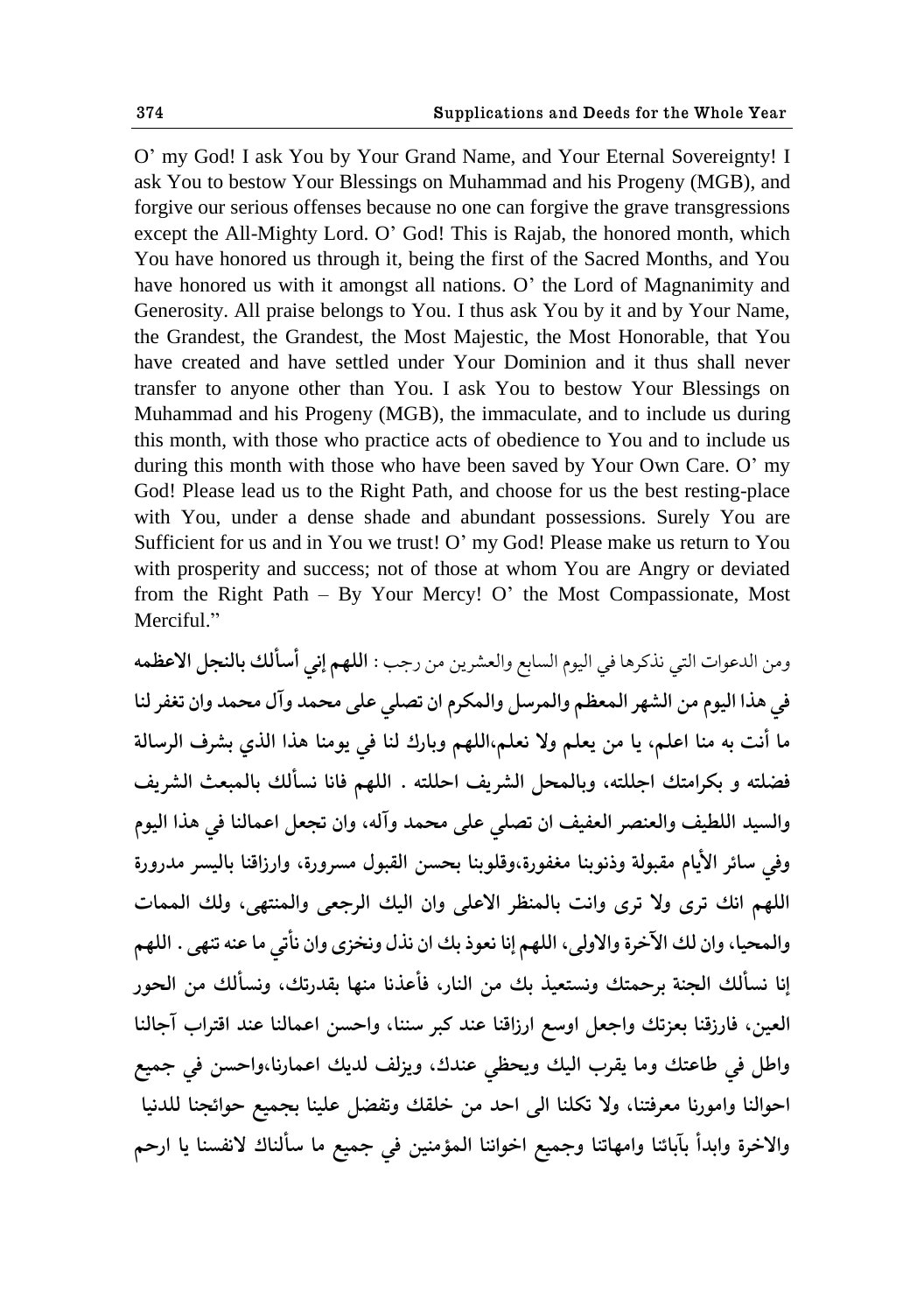الراحمين .

اللهم انا نسألك باسمك العظيم وملكك القديم أن تصل<sub>ّى</sub> على محمد وآل محمد وان تغفر لنا الذنب العظيم، انه لا يغفر العظيم الا العظيم . اللهم وهذا رجب المكرم الذي اكرمتنا به اول اشهر الحرم، اكرمتنا به من بين الامم فلك الحمد يا ذا الجود والكرم، اللهم فانا نسألك به وباسمك الاعظم الاعظم الاجل الاكرم الذي خلقته فاستقر في ملكك فلا يخرج منك الي غيرك، فأسألك ان تصلى على محمد واهل بيته الطاهرين، وان تجعلنا فيه من العاملين بطاعتك والامنين فيه برعايتك . اللهم اهدنا الى سواء السبيل واجعل مقيلنا عندك خير مقيل في ظل ظليل وملك جزيل، فانك حسبنا ونعم الوكيل، اللهم اقلبنا مفلحين منجحين غير مغضوب **٠ليًا وال ٔاليى، بكظمحٯ یا حقظن حلكحظميى .** 

You may then prostrate yourself and repeat the following supplication onehundred times: "Praise be to God Who has guided us to the recognition of Him, has distinguished us with His Friendship, and has made us succeed in obedience to Him. Thanks, thanks." Then ask for whatever you need and pray for whatever you wish.

ذن حوصؿ و٬ل : **حلعمؿ لله حلفي هؿحيي لم١ك٨حه،وؼًّي بىالیحه، وو٨٭ًي لٙا٠حه، ٌككح ٌككح** – هاثة هكة. وحوؤل ظاشحٯ وحؾٞ بما جٍاء .

#### **Section 100 On What is Best for Muslims to Do on the Day of the Prophet's Appointment**

In this section, we refer to what is best for the Muslims to do on the day of the Appointment of the Prophet (MGB) to the Prophethood and recognize the high value of the favor which God has granted upon them. It was previously briefly pointed out that we cannot fully describe the favor which God has granted upon us with the Prophetic mission. However, since we have the duty to exalt the rank of the Prophetic mission to the extent of our ability and confess to its great results, we shall present a few points here to exalt this high rank.

Thus we declare that if the Muslims again face the state of disbelief which they had before Islam, they will be divided into several groups:

**1.** Some are thrown in the fire and the fire will burn them.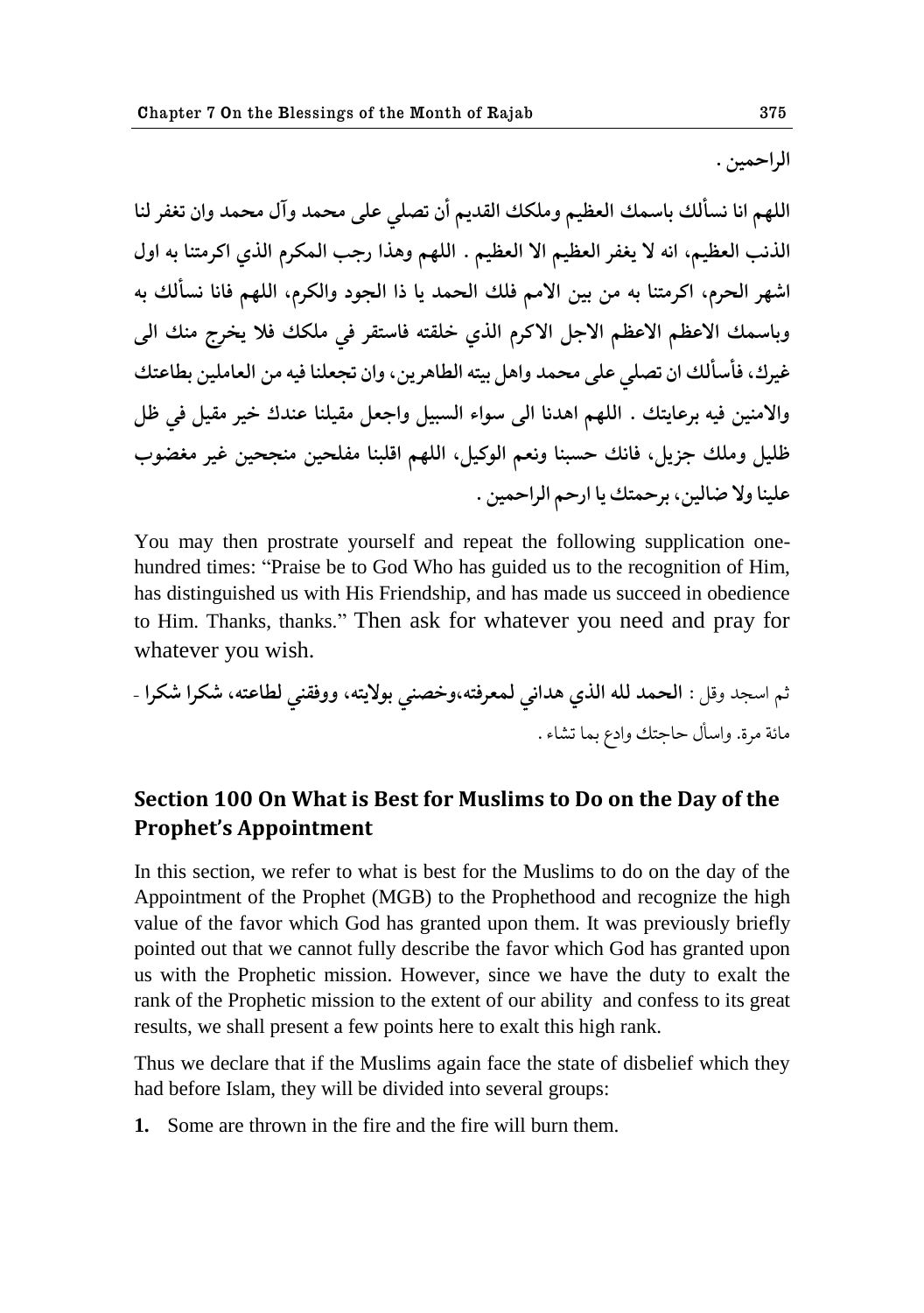- **2.** Some will be disgraced.
- **3.** Some will face the Wrath and the Revenge of the Almighty God.
- **4.** Some will become imprisoned by the Anger and Destruction of the Almighty God.
- **5.** Some will deserve to lose all their possessions.
- **6.** Some will become doomed to separation from their dear offspring and their near friends due to the sins which they have committed.
- **7.** Some will suffer from loss of intellect and face ignorance.
- **8.** Some will get sick in the hearts and their sins will dominate them.
- **9.** Some will face the destruction of their body organs due to losing what they could have obtained by obeying God.
- **10.** Some who have destroyed their capital would face their body parts as their enemies since they have committed sins with all their ability.
- **11.** Some will be covered by the shadow of darkness of ignorance so that that they cannot see what is in front of them as a result of going astray.
- **12.** Some will become so blind that they cannot even recognize the degree of their blindness.
- **13.** Some will become dumb, they do not know it and they cannot talk due to the Wrath of their Master.

**14.** Some will become deaf, they do not know it and they do not hear the sound of those who call and invite them towards the Almighty God.

Yes, the people lived in such conditions before the Appointment of the Noble Prophet (MGB) to the Prophethood and the Earth was full of people and there was no one to prevent them. At that time, the Almighty God sent a Prophet (MGB) towards the people who had these attributes to treat them and save them from these calamities, release them from these dangers, extinguish the flames of the fire that could burn them, wash off the pollution of disgrace from their faces and take them towards Utmost Prosperity which they could not attain in the past.

Thus, on this day it is best for the Muslims to confess to the extent of this Great Blessing that God has granted upon them in the presence of God who has sent the Prophet (MGB) and in the presence of the Prophet (MGB). They should express their happiness as much as they can, thank God and remember the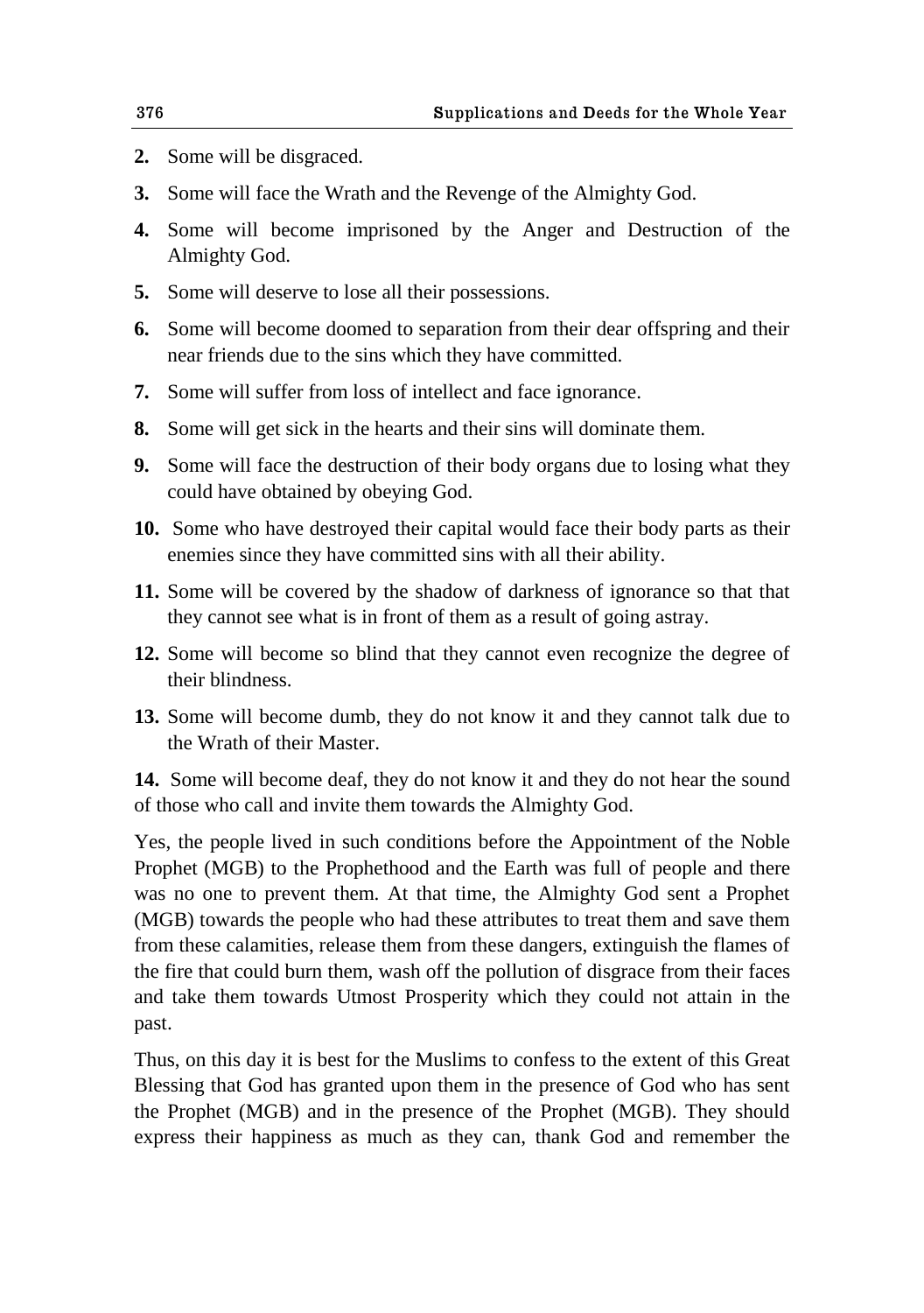nobilities of this day and its many benefits.

The appreciation of the Muslims from the blessing of the Prophetic mission is different:

- **1.** Some help the Prophetic mission and the government of the Prophet (MGB) by not committing sins and wicked deeds.
- **2.** Some exalt the Prophet's mission by doing a lot of good deeds.
- **3.** Some are worried that the Prophet (MGB) may hear about their deeds and abstain from doing what may create a distance between them and the Prophet (MGB).
- **4.** Some fear that the Prophet (MGB) may look upon their unpleasant deeds.
- 5. Some perform recommended prayers and offer them to the Prophet (MGB).
- **6.** Some sent a lot of greetings upon the Prophet (MGB) and praise him.

7. Some spend a lot of time in God"s remembrance using what the Almighty God inspires them to say and offer them as a gift to the Prophet (MGB) who resides in the House of Comfort.

**8.** Some worship in accordance with their ability and present them as a gift to the Prophet (MGB) while still they consider themselves to be guilty.

Anyways, since this day has been freed all from all the ugly affairs and has brought them a lot of benefits, it has a special importance to all people. They should end it with regret and ask God to forgive their shortcomings. This is despite the fact that no matter how hard we try, we still cannot truly honor the rights of this great day.

**ّ٨ل) 111 ( ٨يما یًب٥ي حو یكىو حلمىلمىو ٠ليه ٨ي هب١د حلًبي ِلى حلله ٠ليه وآله اليهن وه١ك٨ة ه٭ؿحق حلمًة ٠ليهن.** 

اعلم اننا قد أشرنا فيما قدمنا اشارة لطيفة اننا لا نقدر على وصف المنة علينا بهذه الرسالة الشريفة، ولكنا مكلفون بما نقدر عليه من تعظيم قدرها والاعتراف باحسانها وبرها، فنضرب لذلك بعض الامثال، ففيه تنبيه على تعظيم هذه الحال، فنقول : لو كان المسلمون قد اصيب كل منهم بنحو خطر الكفر الذي كانوا عليه فمنهم فريق قد ألقى في النار وهي توقد عليه، وفريق قد افتضح بالعار ونودي عليه، وفريق في مطمورة غضب الله جل جلاله وانتقامه، وفريق في حبس مقت الله جل جلاله واصطلامه، وفريق قد